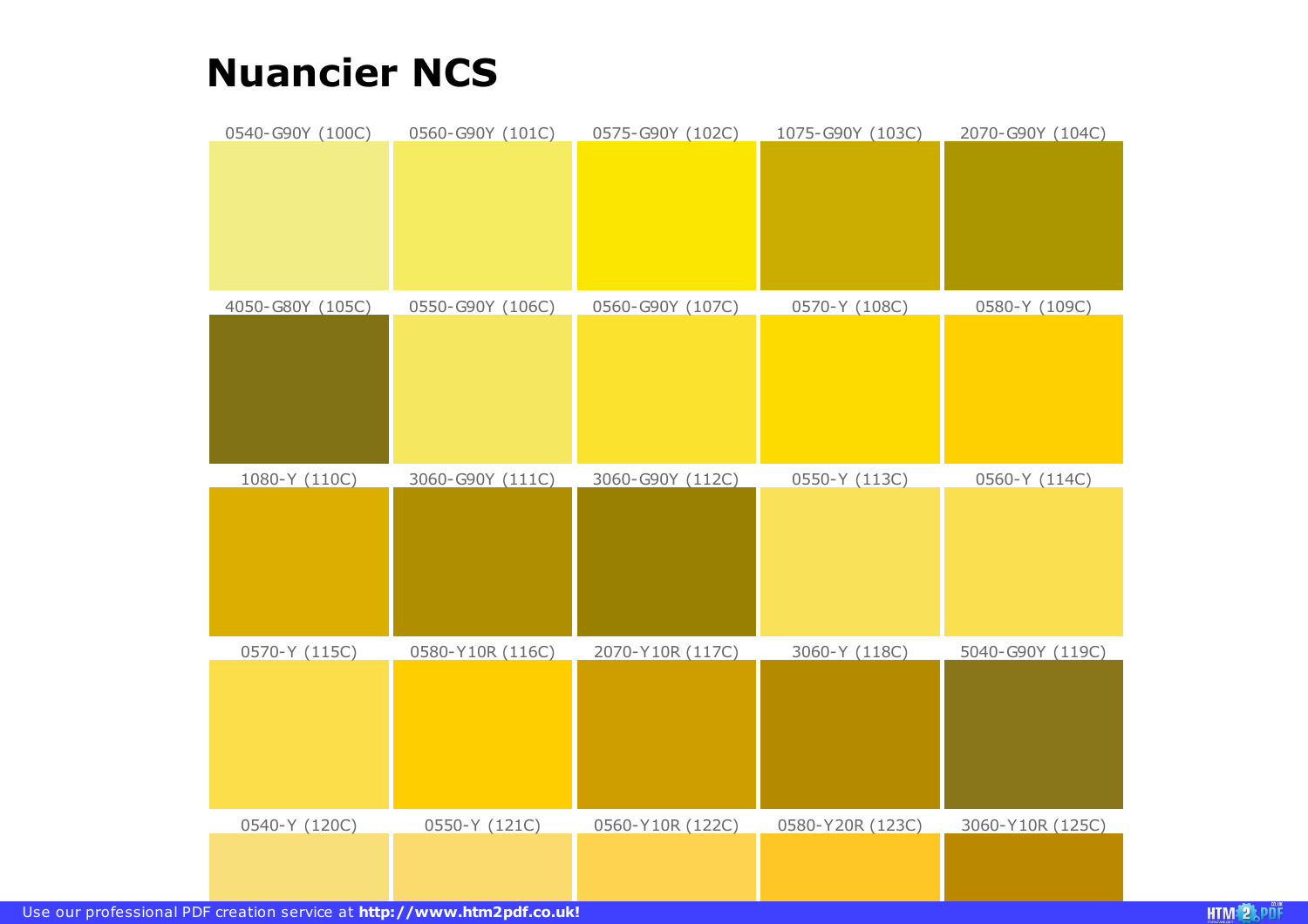| 4050-Y (126C)     | 0530-Y (127C)     | 1050-Y (128C)     | 1060-Y10R (129C)  | 1070-Y20R (130C)  |
|-------------------|-------------------|-------------------|-------------------|-------------------|
|                   |                   |                   |                   |                   |
| 2070-Y20R (131C)  | 3060-Y10R (132C)  | 5040-G90Y (133C)  | 0530-Y20R (1345C) | 0530-Y10R (134C)  |
|                   |                   |                   |                   |                   |
| 0540-Y20R (1355C) | 0560-Y20R (135C)  | 0560-Y30R (1365C) | 0570-Y20R (136C)  | 0580-Y40R (1375C) |
|                   |                   |                   |                   |                   |
| 0580-Y30R (137C)  | 2070-Y30R (1385C) | 1080-Y30R (138C)  | 4050-Y20R (1395C) | 3560-Y20R (139C)  |
|                   |                   |                   |                   |                   |
| 7020-Y10R (1405C) | 6030-Y10R (140C)  | 1040-Y10R (141C)  | 1050-Y20R (142C)  | 1060-Y20R (143C)  |
|                   |                   |                   |                   |                   |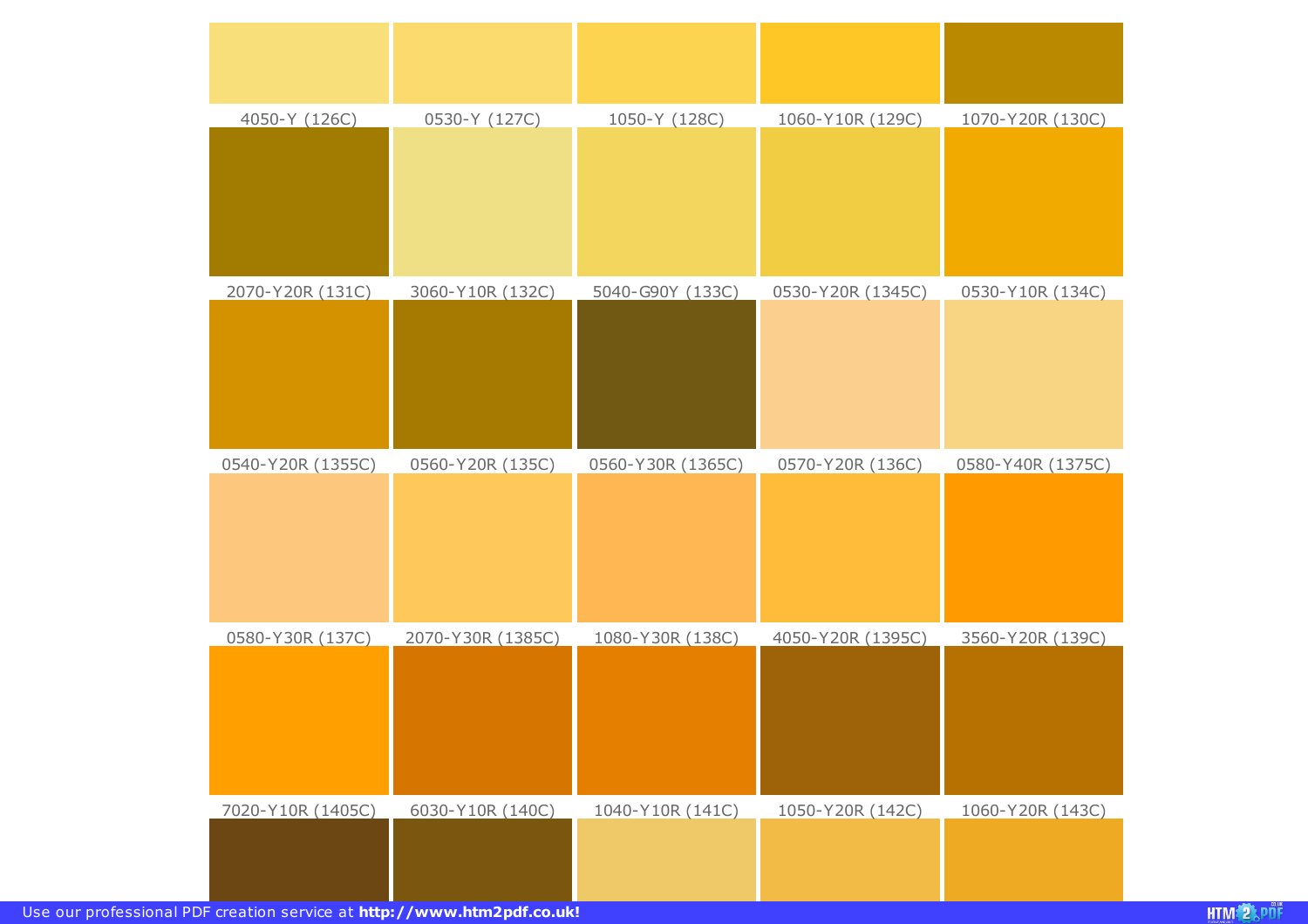| 1080-Y40R (144C)  | 2070-Y30R (145C)  | 4050-Y20R (146C) | 6020-G90Y (147C)  | 0530-Y30R (148C)  |
|-------------------|-------------------|------------------|-------------------|-------------------|
|                   |                   |                  |                   |                   |
| 0540-Y30R (149C)  | 0570-Y30R (150C)  | 0585-Y50R (151C) | 1080-Y50R (152C)  | 2570-Y40R (153C)  |
|                   |                   |                  |                   |                   |
| 4050-Y40R (154C)  | 0530-Y60R (1555C) | 0520-Y20R (155C) | 0550-Y60R (1565C) | 1030-Y30R (156C)  |
|                   |                   |                  |                   |                   |
| 0570-Y60R (1575C) | 1060-Y40R (157C)  | 1080-Y60R (158C) | 2075-Y60R (1595C) | 2070-Y60R (159C)  |
|                   |                   |                  |                   |                   |
| 4050-Y50R (1605C) | 4050-Y50R (160C)  | 5040-Y50 (1615C) | 7020-Y30R (161C)  | 0540-Y80R (1625C) |
|                   |                   |                  |                   |                   |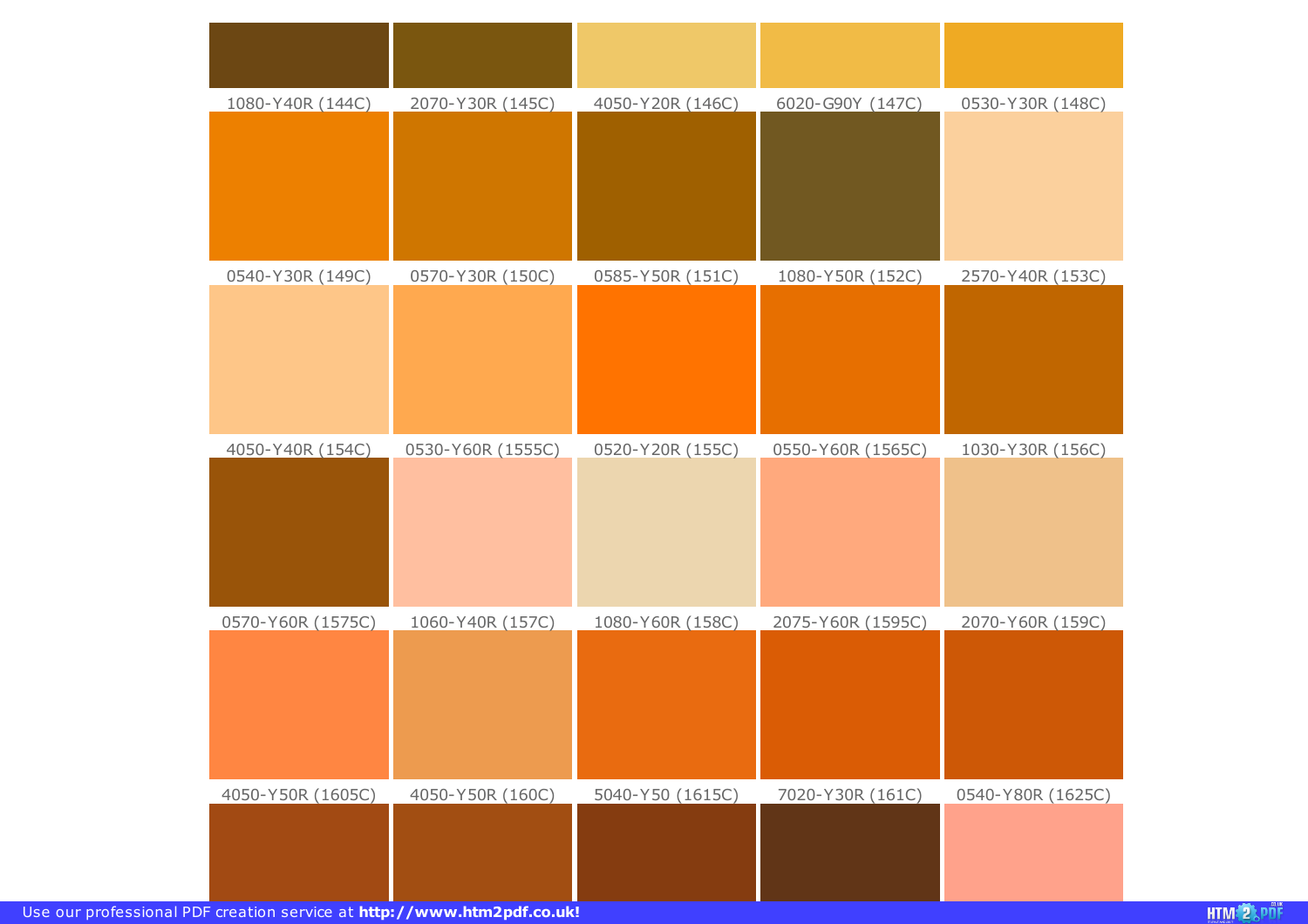| 0520-Y60R (162C)<br>0560-Y70R (1635C)<br>0550-Y60R (163C)<br>0570-Y70R (1645C)<br>0570-Y60R (164C)<br>1080-Y60R (166C)<br>0585-Y70R (1655C)<br>0585-Y60R (165C)<br>1080-Y70R (1665C)<br>3060-Y70R (1675C)<br>3060-Y60R (167C)<br>5040-Y70R (1685C)<br>6030-Y50R (168C)<br>0530-Y90R (169C)<br>0560-Y80R (170C) |
|----------------------------------------------------------------------------------------------------------------------------------------------------------------------------------------------------------------------------------------------------------------------------------------------------------------|
|                                                                                                                                                                                                                                                                                                                |
|                                                                                                                                                                                                                                                                                                                |
|                                                                                                                                                                                                                                                                                                                |
|                                                                                                                                                                                                                                                                                                                |
|                                                                                                                                                                                                                                                                                                                |
|                                                                                                                                                                                                                                                                                                                |
|                                                                                                                                                                                                                                                                                                                |
|                                                                                                                                                                                                                                                                                                                |
|                                                                                                                                                                                                                                                                                                                |
|                                                                                                                                                                                                                                                                                                                |
|                                                                                                                                                                                                                                                                                                                |
|                                                                                                                                                                                                                                                                                                                |
|                                                                                                                                                                                                                                                                                                                |
|                                                                                                                                                                                                                                                                                                                |
|                                                                                                                                                                                                                                                                                                                |
| 0580-Y70R (171C)<br>0585-Y70R (172C)<br>2075-Y70R (173C)<br>4550-Y70R (174C)<br>7020-Y70R (175C)                                                                                                                                                                                                               |
|                                                                                                                                                                                                                                                                                                                |
|                                                                                                                                                                                                                                                                                                                |
|                                                                                                                                                                                                                                                                                                                |
|                                                                                                                                                                                                                                                                                                                |
| 0550-R10B (1765C)<br>0540-R10B (176C)<br>1060-R10B (1775C)<br>0560-R (177C)<br>0565-R (1785C)                                                                                                                                                                                                                  |
|                                                                                                                                                                                                                                                                                                                |
|                                                                                                                                                                                                                                                                                                                |
|                                                                                                                                                                                                                                                                                                                |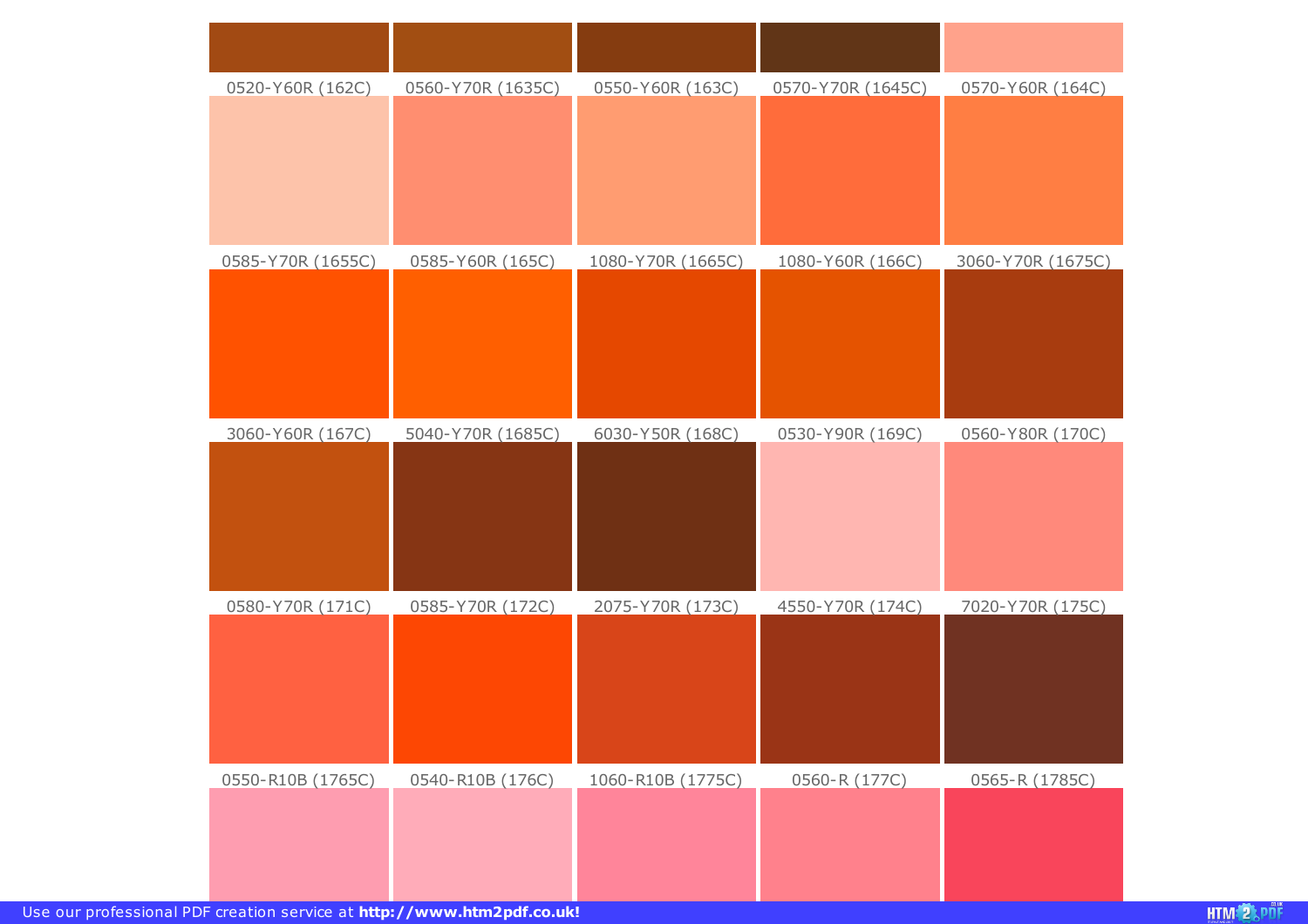| 0580-Y90R (1788C) | 0570-Y90R (178C)  | 1080-Y90R (1795C) | 1080-Y80R (179C) | 2070-Y90R (1805C) |
|-------------------|-------------------|-------------------|------------------|-------------------|
|                   |                   |                   |                  |                   |
|                   |                   |                   |                  |                   |
|                   |                   |                   |                  |                   |
|                   |                   |                   |                  |                   |
| 2070-Y80R (180C)  | 5040-Y90R (1815C) | 5040-Y80R (181C)  | 0540-R20B (182C) | 0550-R10B (183C)  |
|                   |                   |                   |                  |                   |
|                   |                   |                   |                  |                   |
|                   |                   |                   |                  |                   |
|                   |                   |                   |                  |                   |
| 1070-R10B (184C)  | 0580-Y90R (185C)  | 1080-Y90R (186C)  | 2070-R (187C)    | 4050-R (188C)     |
|                   |                   |                   |                  |                   |
|                   |                   |                   |                  |                   |
|                   |                   |                   |                  |                   |
|                   |                   |                   |                  |                   |
| 0540-R20B (189C)  | 1060-R10B (190C)  | 1070-R10B (191C)  | 1080-R (192C)    | 1080-R (193C)     |
|                   |                   |                   |                  |                   |
|                   |                   |                   |                  |                   |
|                   |                   |                   |                  |                   |
|                   |                   |                   |                  |                   |
| 3060-R10B (194C)  | 0520-R10B (196C)  | 1040-R10B (197C)  | 1070-R10B (198C) | 1080-R (199C)     |
|                   |                   |                   |                  |                   |
|                   |                   |                   |                  |                   |
|                   |                   |                   |                  |                   |
|                   |                   |                   |                  |                   |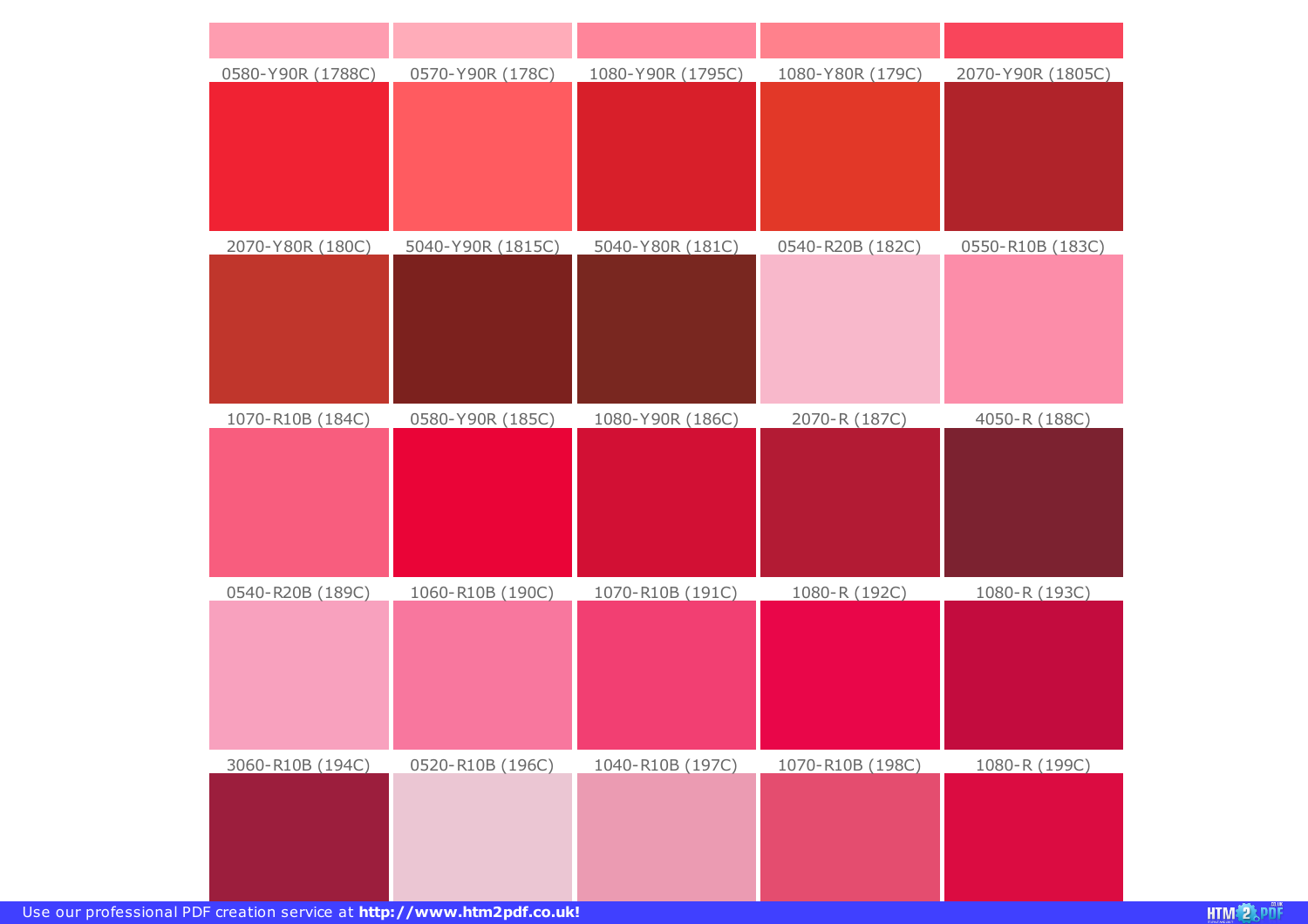| 1080-R (200C)    | 3060-R (201C)    | 4050-R (202C)    | 0530-R30B (203C) | 1050-R20B (204C) |
|------------------|------------------|------------------|------------------|------------------|
| 1070-R20B (205C) | 1080-R (206C)    | 2070-R10B (207C) | 4050-R10B (208C) | 5040-R10B (209C) |
| 0540-R20B (210C) | 1050-R20B (211C) | 1060-R20B (212C) | 1070-R10B (213C) | 1070-R10B (214C) |
| 3060-R10B (215C) | 4040-R20B (216C) | 0530-R30B (217C) | 1050-R30B (218C) | 1070-R20B (219C) |
| 1070-R20B (220C) | 2070-R20B (221C) | 5040-R20B (222C) | 1050-R30B (223C) | 1060-R30B (224C) |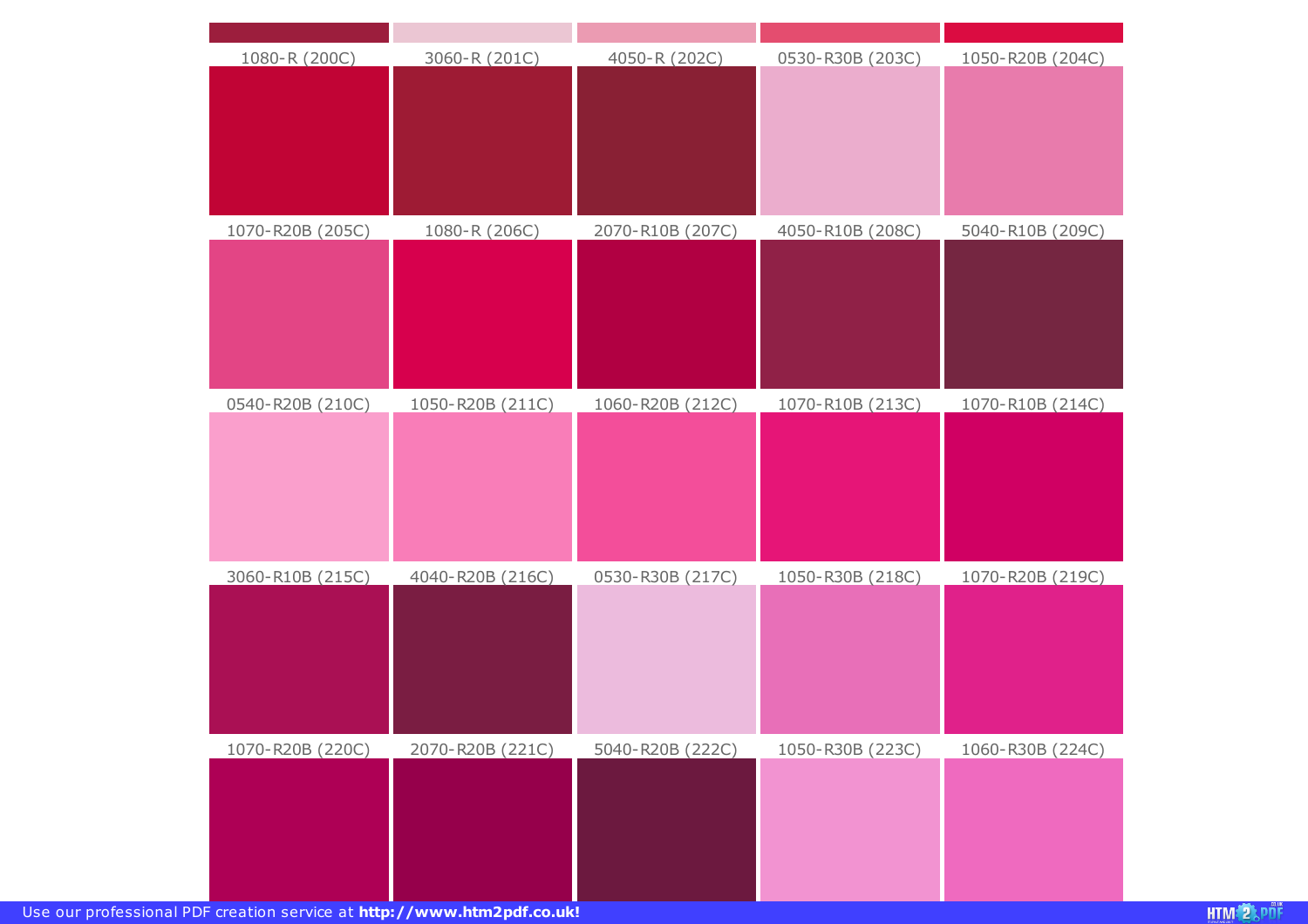| 1060-R30B (225C) | 1070-R20B (226C) | 2070-R20B (227C) | 3060-R30B (228C) | 5040-R20B (229C) |
|------------------|------------------|------------------|------------------|------------------|
|                  |                  |                  |                  |                  |
|                  |                  |                  |                  |                  |
|                  |                  |                  |                  |                  |
|                  |                  |                  |                  |                  |
|                  |                  |                  |                  |                  |
| 0540-R30B (230C) | 1060-R30B (231C) | 1060-R30B (232C) | 1070-R20B (233C) | 3055-R30B (234C) |
|                  |                  |                  |                  |                  |
|                  |                  |                  |                  |                  |
|                  |                  |                  |                  |                  |
|                  |                  |                  |                  |                  |
|                  |                  |                  |                  |                  |
| 4050-R30B (235C) | 1050-R30B (236C) | 1060-R30B (237C) | 1060-R30B (238C) | 1060-R30B (239C) |
|                  |                  |                  |                  |                  |
|                  |                  |                  |                  |                  |
|                  |                  |                  |                  |                  |
|                  |                  |                  |                  |                  |
| 2060-R30B (240C) | 3055-R30B (241C) | 5040-R30B (242C) | 1040-R40B (243C) | 1050-R40B (244C) |
|                  |                  |                  |                  |                  |
|                  |                  |                  |                  |                  |
|                  |                  |                  |                  |                  |
|                  |                  |                  |                  |                  |
|                  |                  |                  |                  |                  |
| 1050-R40B (245C) | 2060-R40B (246C) | 2060-R40B (247C) | 3055-R40B (248C) | 5040-R30B (249C) |
|                  |                  |                  |                  |                  |
|                  |                  |                  |                  |                  |
|                  |                  |                  |                  |                  |
|                  |                  |                  |                  |                  |
|                  |                  |                  |                  |                  |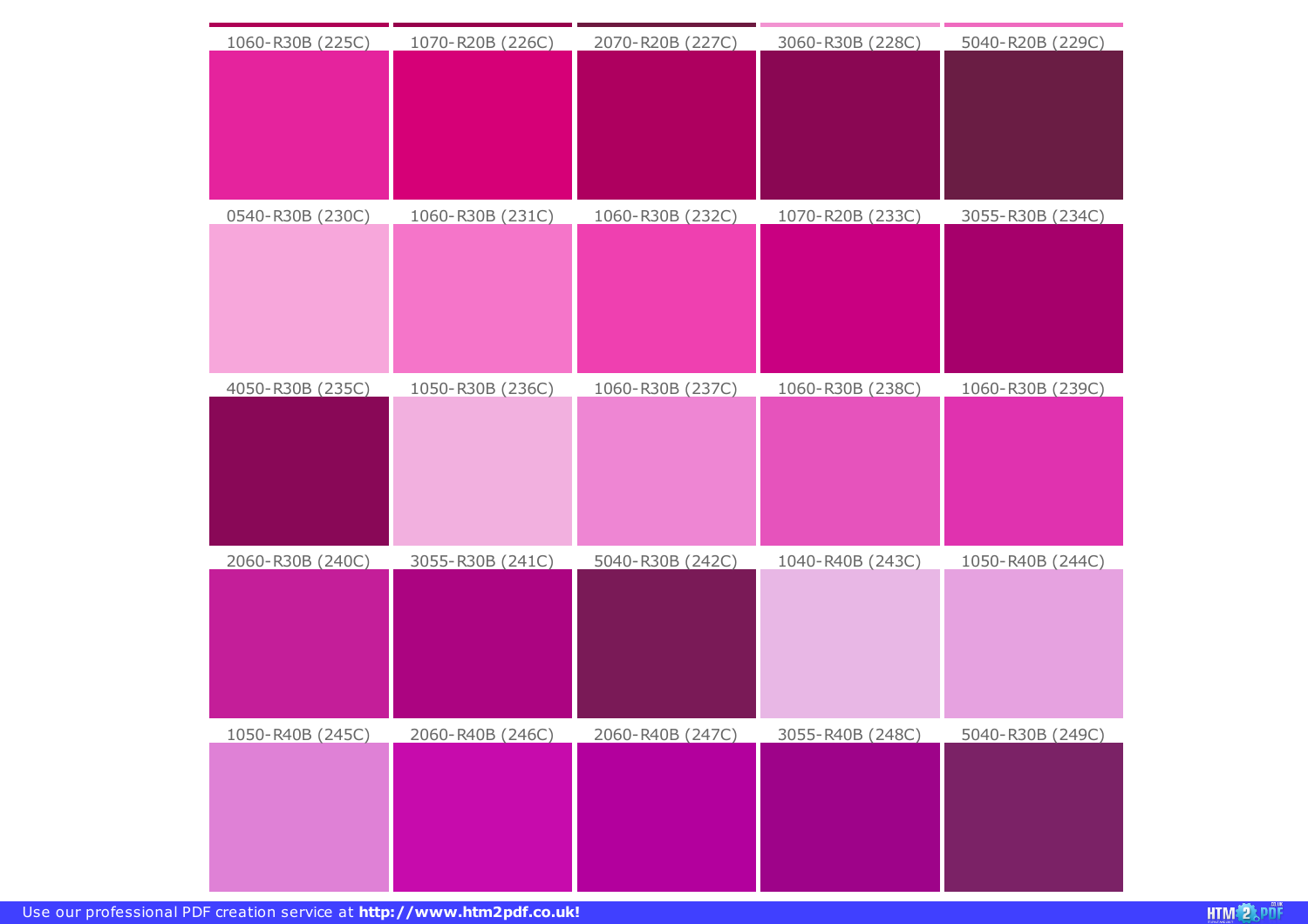| 0530-R50B (250C)  | 1050-R40B (251C)  | NCS2060-R40B (252C) | 2060-R40B (253C)  | 3055-R40B (254C)  |
|-------------------|-------------------|---------------------|-------------------|-------------------|
|                   |                   |                     |                   |                   |
|                   |                   |                     |                   |                   |
| 4040-R40B (255C)  | 1040-R50B (2563C) | 2040-R50B (2567C)   | 1030-R50B (256C)  | 2050-R50B (2573C) |
| 2050-R50B (2577C) | 1040-R50B (257C)  | 3055-R50B (2583C)   | 3055-R50B (2587C) | 3050-R50B (258C)  |
| 3055-R50B (2593C) | 3555-R60B (2597C) | 4050-R40B (259C)    | 4050-R50B (2603C) | 3555-R60B (2607C) |
| 5040-R40B (260C)  | 4050-R50B (2613C) | 4050-R50B (2617C)   | 6030-R30B (261C)  | 5040-R40B (2623C) |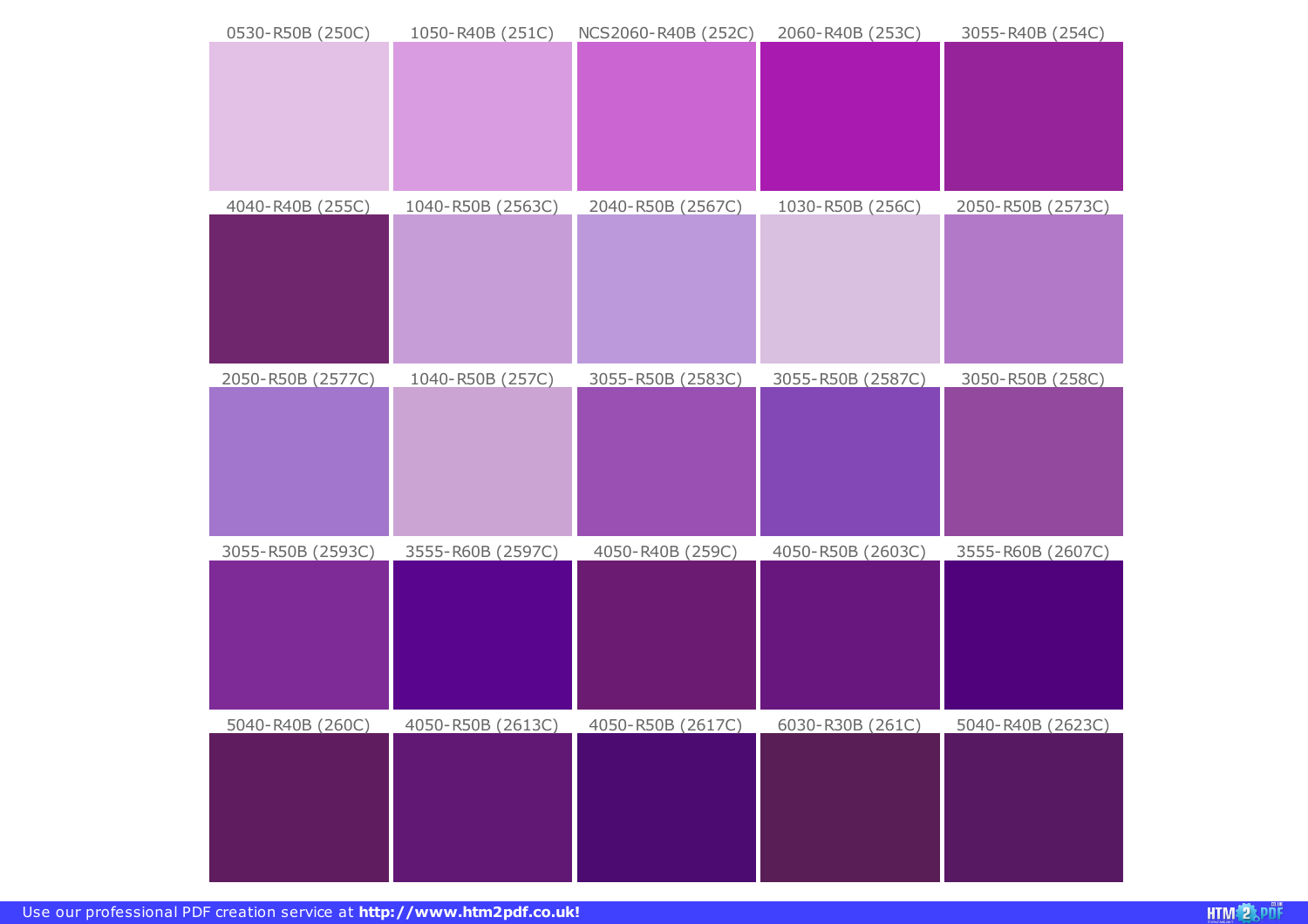| 5040-R50B (2627C)        | 7020-R30B (262C)        | 1040-R60B (2635C) | 0520-R50B (263C)         | 2040-R60B (2645C)       |
|--------------------------|-------------------------|-------------------|--------------------------|-------------------------|
| 1040-R60B (264C)         | 2050-R60B (2655C)       | 3555-R60B (267C)  | 3555-R60B (2685C)        | 5040-R60B (268C)        |
| 6030-R50B (2695C)        | 6030-R50B (269C)        | 1040-R60B (2705C) | 1040-R60B (270C)         | NCS2040-R60B (271C)     |
| 2050-R70B (272C)         | 4055-R70B (273C)        | 4550-R70B (274C)  | 4055-R70B (2755C)        | 6030-R60B (275C)        |
| <u>6030-R60B (2765C)</u> | <u>7020-R50B (276C)</u> | 1020-R80B (277C)  | <u> 1040-R80B (278C)</u> | <u>1555-R80B (279C)</u> |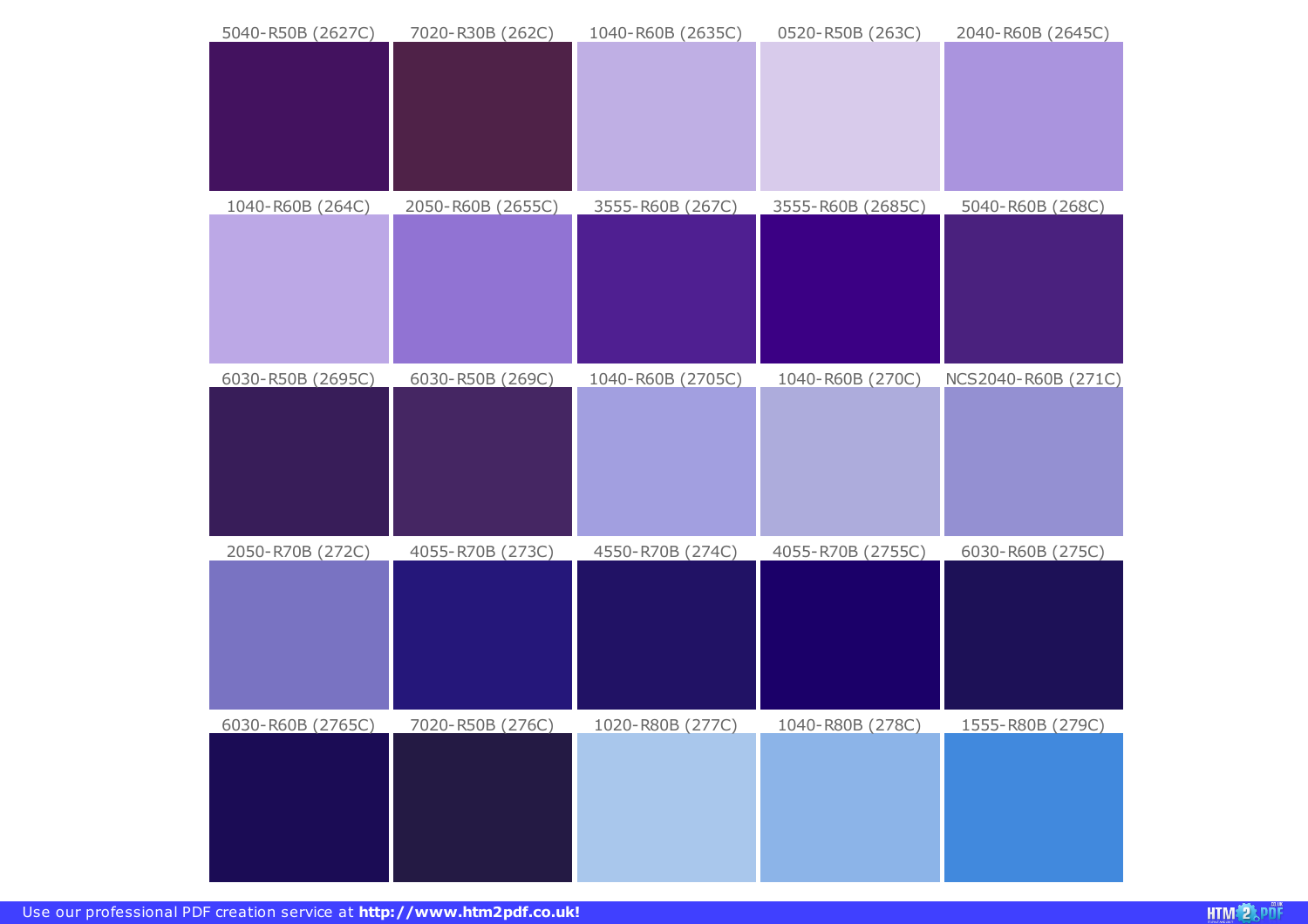| 3560-R80B (280C)      | 6030-R80B (281C)      | 7020-R70B (282C)     | 1030-R90B (283C)      | 1050-R90B (284C) |
|-----------------------|-----------------------|----------------------|-----------------------|------------------|
|                       |                       |                      |                       |                  |
|                       |                       |                      |                       |                  |
|                       |                       |                      |                       |                  |
|                       |                       |                      |                       |                  |
|                       |                       |                      |                       |                  |
| 2065-R90B (285C)      | 2565-R80B (286C)      | 3560-R80B (287C)     | 4550-R80B (288C)      | 7020-R90B (289C) |
|                       |                       |                      |                       |                  |
|                       |                       |                      |                       |                  |
|                       |                       |                      |                       |                  |
|                       |                       |                      |                       |                  |
|                       |                       |                      |                       |                  |
| 1020B (290C)          | 1040-R90B (291C)      | 1050-R90B (292C)     | 2565-R80B (293C)      | 4550-R90B (294C) |
|                       |                       |                      |                       |                  |
|                       |                       |                      |                       |                  |
|                       |                       |                      |                       |                  |
|                       |                       |                      |                       |                  |
| 5540-R90B (295C)      | 7020-R90B (296C)      | 0530-B10G (2975C)    | 0540-B (297C)         | 1060-B (2985C)   |
|                       |                       |                      |                       |                  |
|                       |                       |                      |                       |                  |
|                       |                       |                      |                       |                  |
|                       |                       |                      |                       |                  |
|                       |                       |                      |                       |                  |
| <u> 1060-B (298C)</u> | <u>1565-B (2995C)</u> | <u>1565-B (299C)</u> | <u>2065-B (3005C)</u> | 3065-R90B (300C) |
|                       |                       |                      |                       |                  |
|                       |                       |                      |                       |                  |
|                       |                       |                      |                       |                  |
|                       |                       |                      |                       |                  |
|                       |                       |                      |                       |                  |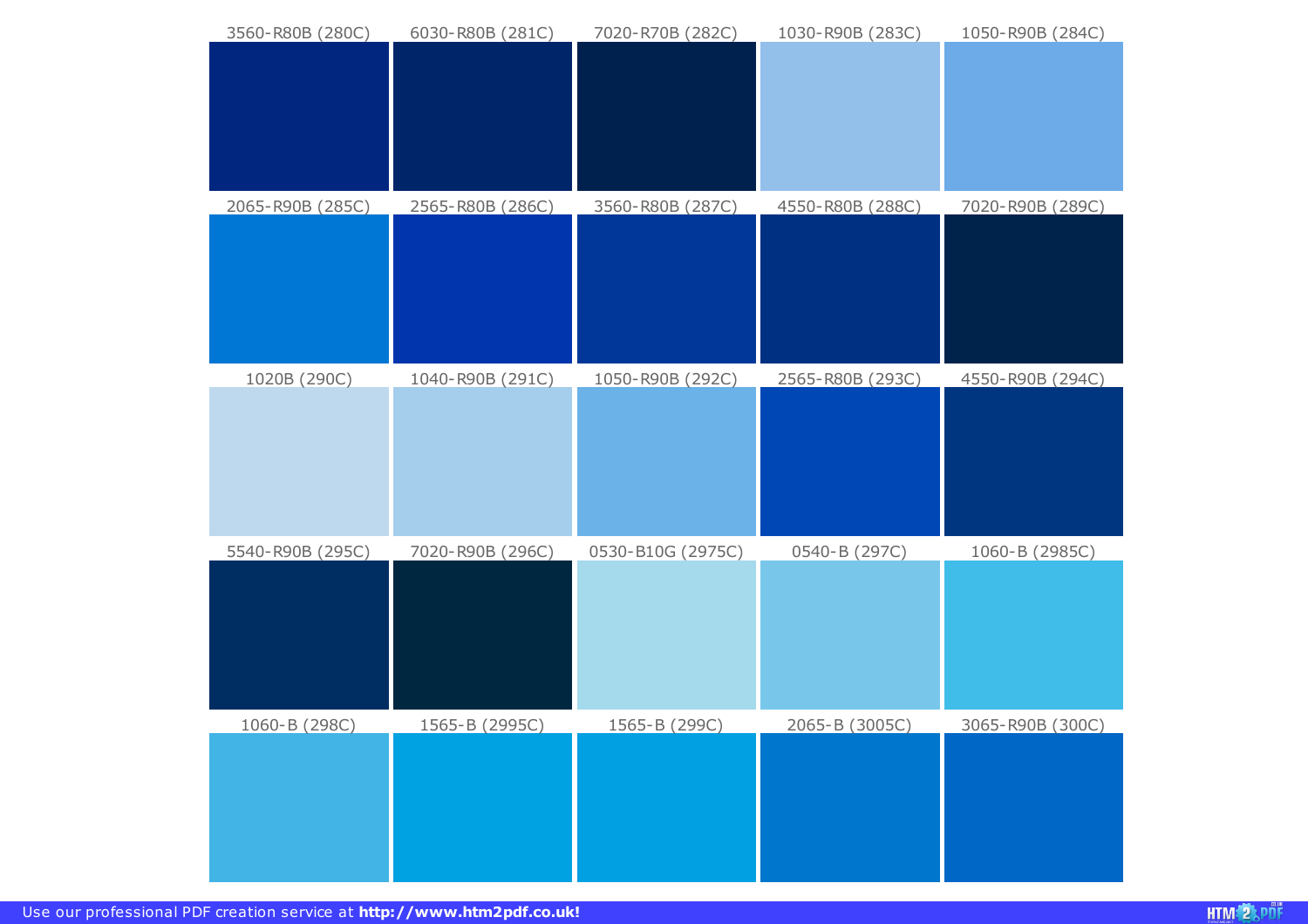| 2065-B (3015C)          | 3065-R90B (301C)         | 4550-B (3025C)          | 5540-B (302C)    | 6030-B10G (3035C) |
|-------------------------|--------------------------|-------------------------|------------------|-------------------|
|                         |                          |                         |                  |                   |
|                         |                          |                         |                  |                   |
|                         |                          |                         |                  |                   |
|                         |                          |                         |                  |                   |
|                         |                          |                         |                  |                   |
| 6030-B10G (303C)        | 0520-B30G (304C)         | 1040-B10G (305C)        | 1050-B10G (306C) | 2065-B (307C)     |
|                         |                          |                         |                  |                   |
|                         |                          |                         |                  |                   |
|                         |                          |                         |                  |                   |
|                         |                          |                         |                  |                   |
| 4050-B10G (308C)        | 6030-B30G (309C)         | 0540-B30G (3105C)       | 1040-B20G (310C) | 1050-B20G (3115C) |
|                         |                          |                         |                  |                   |
|                         |                          |                         |                  |                   |
|                         |                          |                         |                  |                   |
|                         |                          |                         |                  |                   |
|                         |                          |                         |                  |                   |
| 1050-B20G (311C)        | 1050-B20G (3125C)        | 2555-B20G (312C)        | 3060-B10G (314C) | 3060-B20G (3155C) |
|                         |                          |                         |                  |                   |
|                         |                          |                         |                  |                   |
|                         |                          |                         |                  |                   |
|                         |                          |                         |                  |                   |
|                         |                          |                         |                  |                   |
| <u>4050-B20G (315C)</u> | <u>4550-B30G (3165C)</u> | <u>6030-B30G (316C)</u> | 0510-B70G (317C) | 0530-B50G (318C)  |
|                         |                          |                         |                  |                   |
|                         |                          |                         |                  |                   |
|                         |                          |                         |                  |                   |
|                         |                          |                         |                  |                   |
|                         |                          |                         |                  |                   |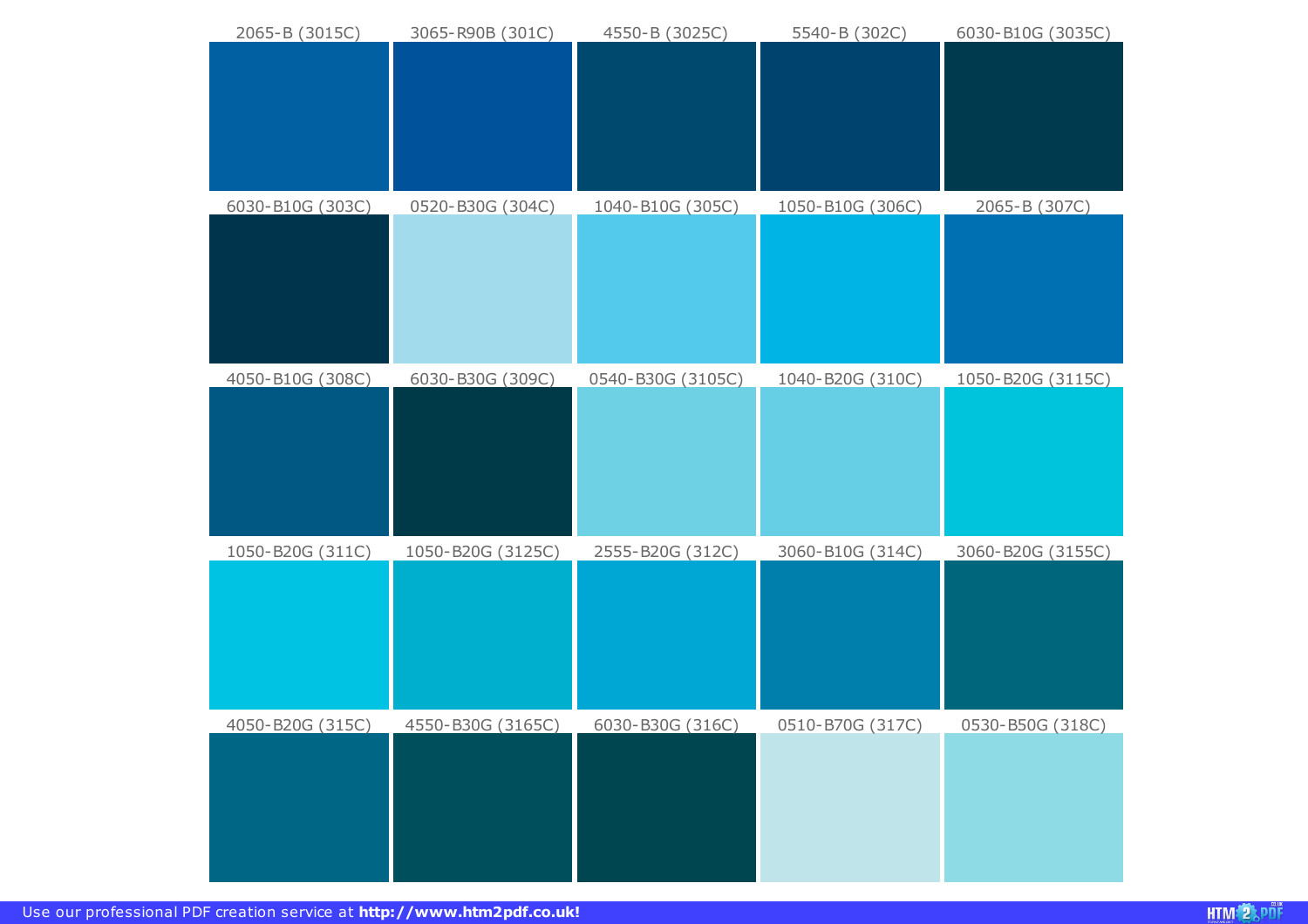| 1050-B40G (319C)  | 2555-B40G (320C)  | 3060-B40G (321C)  | 3060-B40G (322C)  | 5040-B40G (323C)  |
|-------------------|-------------------|-------------------|-------------------|-------------------|
|                   |                   |                   |                   |                   |
|                   |                   |                   |                   |                   |
|                   |                   |                   |                   |                   |
|                   |                   |                   |                   |                   |
|                   |                   |                   |                   |                   |
|                   |                   |                   |                   |                   |
| 1040-B60G (3242C) | 1040-B70G (3245C) | 1040-B70G (3248C) | 0530-B50G (324C)  | 1050-B60G (3252C) |
|                   |                   |                   |                   |                   |
|                   |                   |                   |                   |                   |
|                   |                   |                   |                   |                   |
|                   |                   |                   |                   |                   |
|                   |                   |                   |                   |                   |
|                   |                   |                   |                   |                   |
| 1050-B70G (3255C) | 1050-B70G (3258C) | 1050-B50G (325C)  | 1050-B60G (3262C) | 1050-B70G (3265C) |
|                   |                   |                   |                   |                   |
|                   |                   |                   |                   |                   |
|                   |                   |                   |                   |                   |
|                   |                   |                   |                   |                   |
|                   |                   |                   |                   |                   |
|                   |                   |                   |                   |                   |
| 2555-B80G (3268C) | 2050-B50G (326C)  | 2555-B80G (3278C) | 3555-B60G (327C)  | 2555-B80G (3282C) |
|                   |                   |                   |                   |                   |
|                   |                   |                   |                   |                   |
|                   |                   |                   |                   |                   |
|                   |                   |                   |                   |                   |
|                   |                   |                   |                   |                   |
|                   |                   |                   |                   |                   |
|                   |                   |                   |                   |                   |
| 2060-B70G (3285C) | 3555-B80G (3288C) | 3555-B60G (328C)  | 4050-B60G (3292C) | 3060-B70G (3295C) |
|                   |                   |                   |                   |                   |
|                   |                   |                   |                   |                   |
|                   |                   |                   |                   |                   |
|                   |                   |                   |                   |                   |
|                   |                   |                   |                   |                   |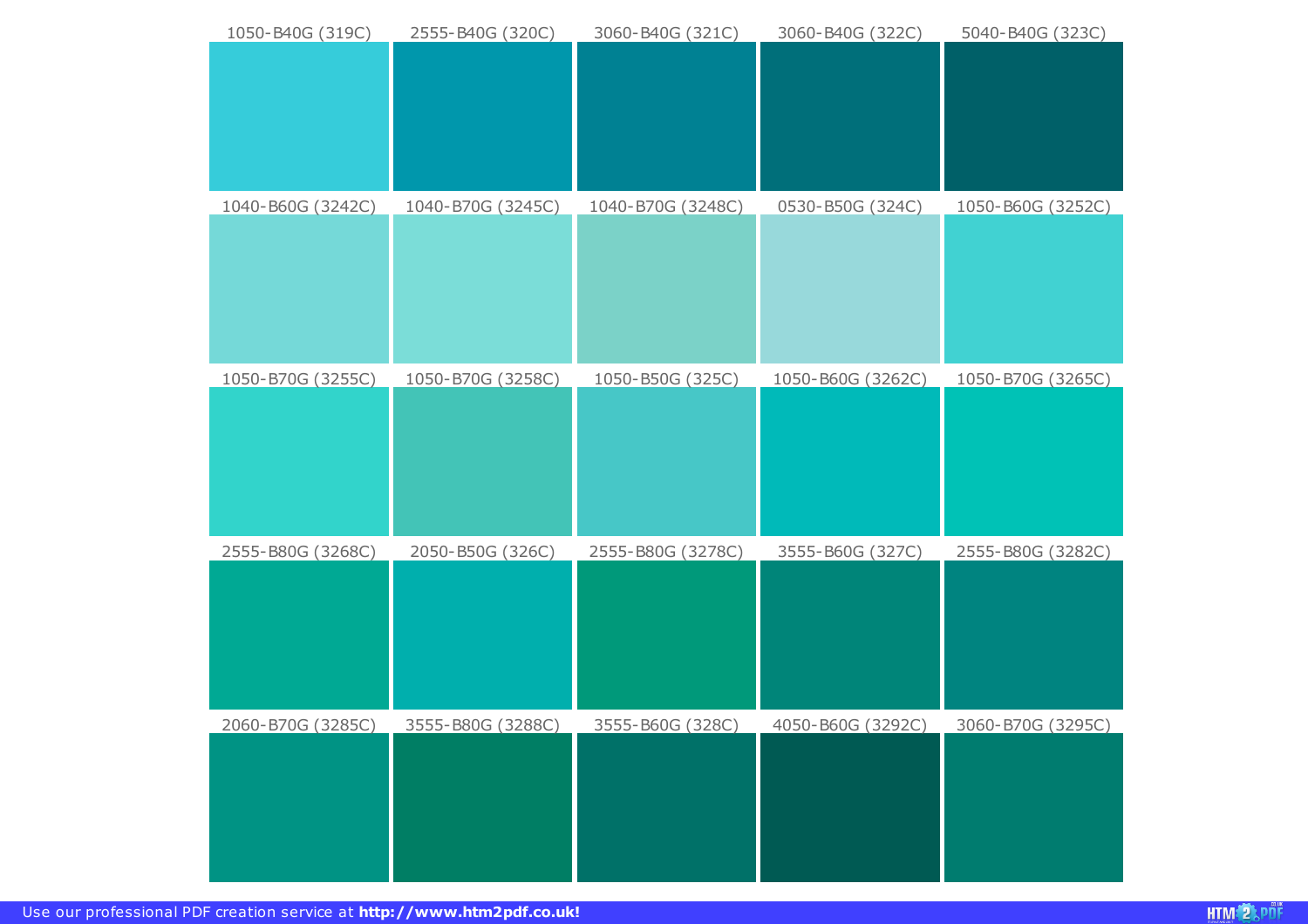| 4050-B80G (3298C)       | 4050-B60G (329C)      | 7020-B70G (3302C) | 6030-B70G (3305C)        | 7020-B90G (3308C) |
|-------------------------|-----------------------|-------------------|--------------------------|-------------------|
| 6030-B70G (330C)        | 0520-B90G (331C)      | 0530-B90G (332C)  | 1050-B80G (333C)         | 2060-B90G (334C)  |
| 4050-B90G (335C)        | 5040-B90G (336C)      | 1040-B90G (3375C) | 1030-B90G (337C)         | 1050-B90G (3385C) |
| 1040-B90G (338C)        | 1055-B90G (3395C)     | 2060-B90G (339C)  | 1565-G (3405C)           | 4050-G (3415C)    |
| <u>4050-B90G (341C)</u> | <u>5040-G (3425C)</u> | 5040-B90G (342C)  | <u>6030-B90G (3435C)</u> | 6030-B90G (343C)  |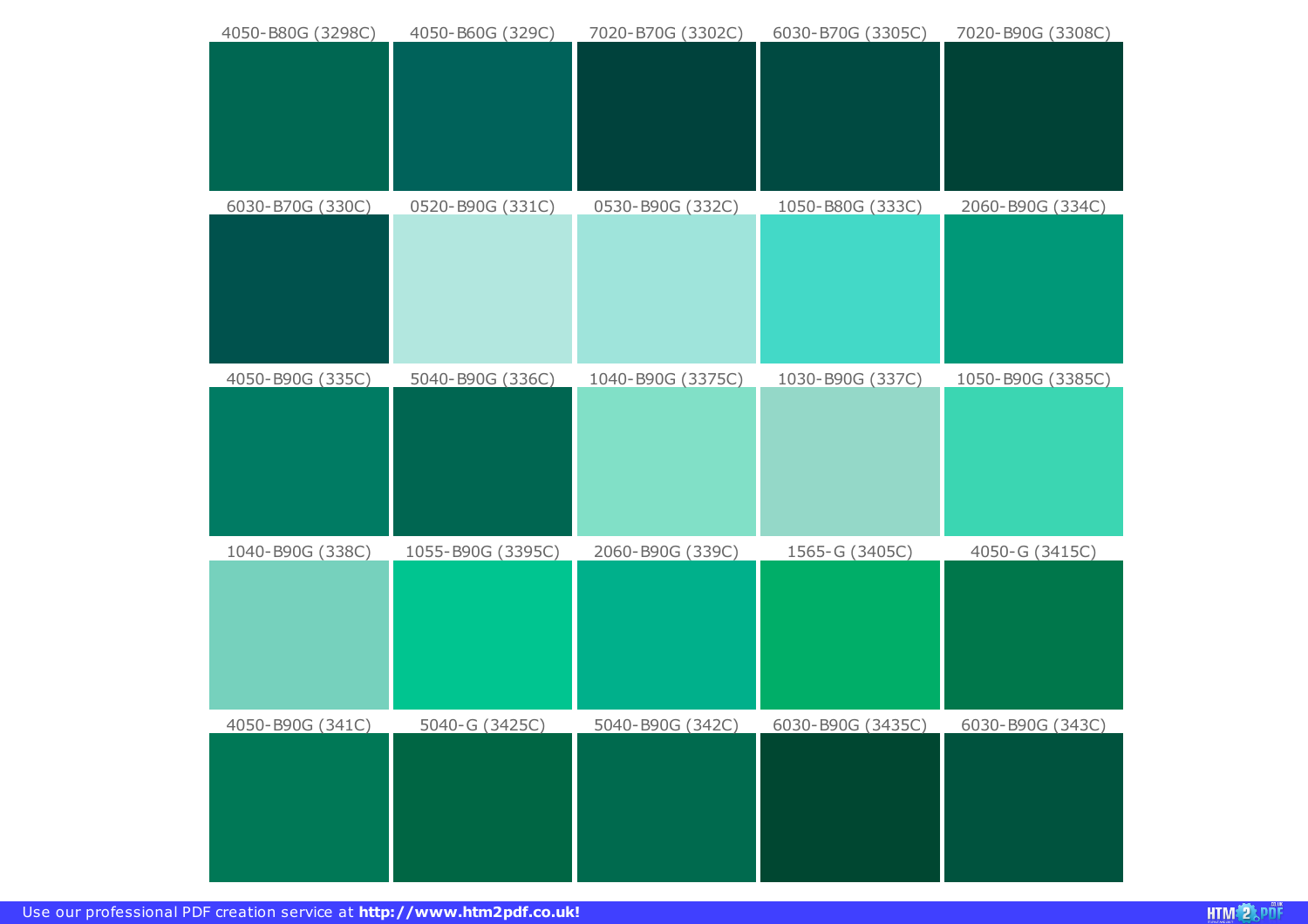| 1030-G10Y (344C) | 1040-G (345C)    | 1050-G (346C)    | 2565-G (347C)    | 3060-G (348C)    |
|------------------|------------------|------------------|------------------|------------------|
|                  |                  |                  |                  |                  |
|                  |                  |                  |                  |                  |
| 5040-G10Y (349C) | 7020-G10Y (350C) | 0530-G10Y (351C) | 0540-G10Y (352C) | 0550-G10Y (353C) |
|                  |                  |                  |                  |                  |
| 1070-G10Y (354C) | 2070-G10Y (355C) | 3060-G10Y (356C) | 5030-G10Y (357C) | 0540-G30Y (358C) |
|                  |                  |                  |                  |                  |
|                  |                  |                  |                  |                  |
|                  |                  |                  |                  |                  |
| 0550-G20Y (359C) | 0570-G20Y (360C) | 1075-G20Y (361C) | 2070-G20Y (362C) | 3060-G20Y (363C) |
|                  |                  |                  |                  |                  |
|                  |                  |                  |                  |                  |
|                  |                  |                  |                  |                  |
| 4050-G30Y (364C) | 0540-G40Y (365C) | 0540-G40Y (366C) | 0560-G40Y (367C) | 0580-G30Y (368C) |
|                  |                  |                  |                  |                  |
|                  |                  |                  |                  |                  |
|                  |                  |                  |                  |                  |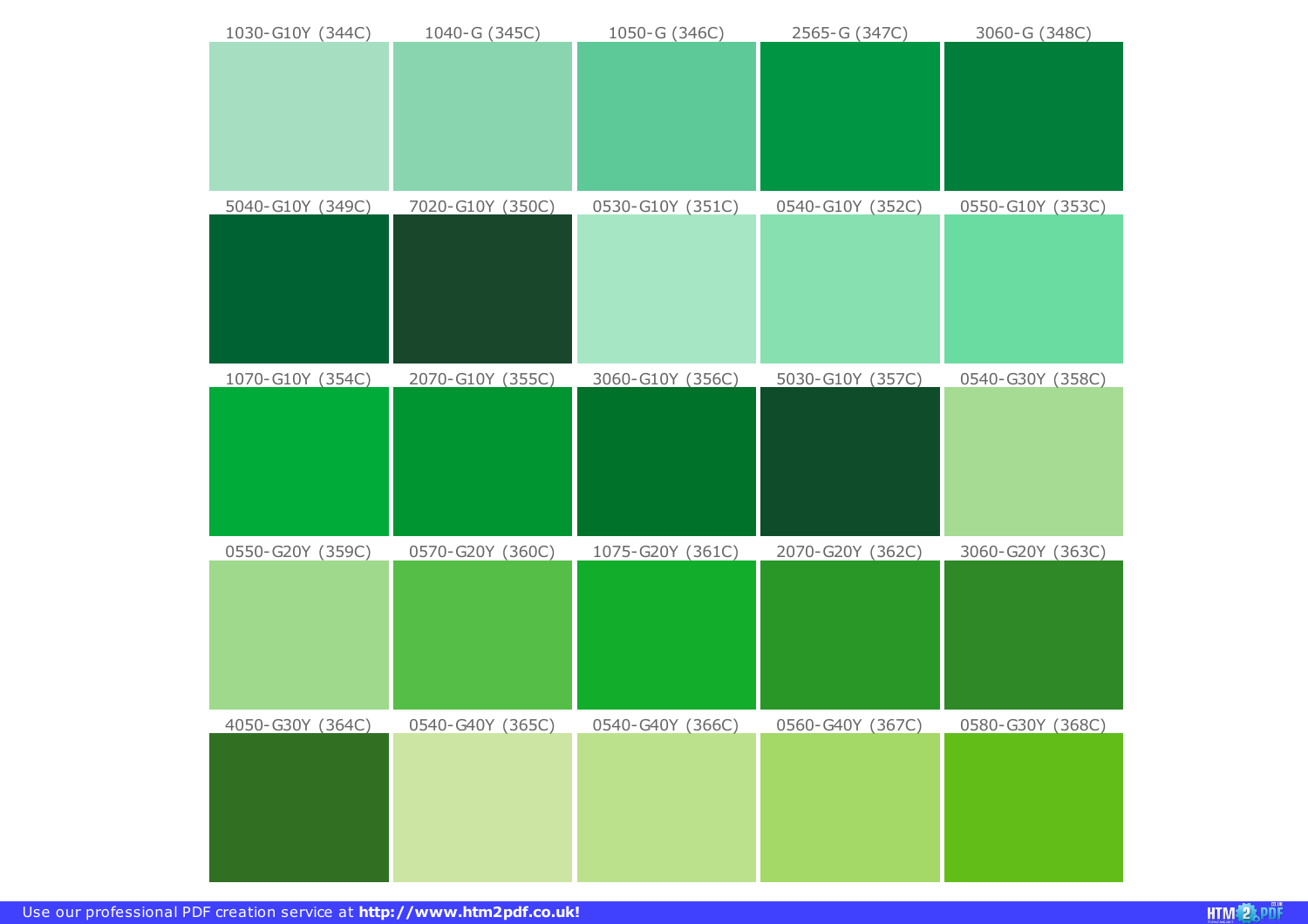| 1080-G30Y (369C) | 3065-G40Y (370C) | 5040-G40Y (371C) | 0540-G50Y (372C) | 0560-G40Y (373C)  |
|------------------|------------------|------------------|------------------|-------------------|
|                  |                  |                  |                  |                   |
|                  |                  |                  |                  |                   |
| 0570-G40Y (374C) | 0580-G30Y (375C) | 1075-G40Y (376C) | 2070-G40Y (377C) | 5040-G50Y (378C)  |
| 0550-G70Y (379C) | 0560-G70Y (380C) | 0570-G60Y (381C) | 0565-G50Y (382C) | 2070-G70Y (383C)  |
| 3060-G70Y (384C) | 5040-G80Y (385C) | 0550-G80Y (386C) | 0560-G70Y (387C) | 0570-G70Y (388C)  |
| 0575-G60Y (389C) | 1075-G70Y (390C) | 2060-G70Y (391C) | 4050-G70Y (392C) | 0550-G90Y (3935C) |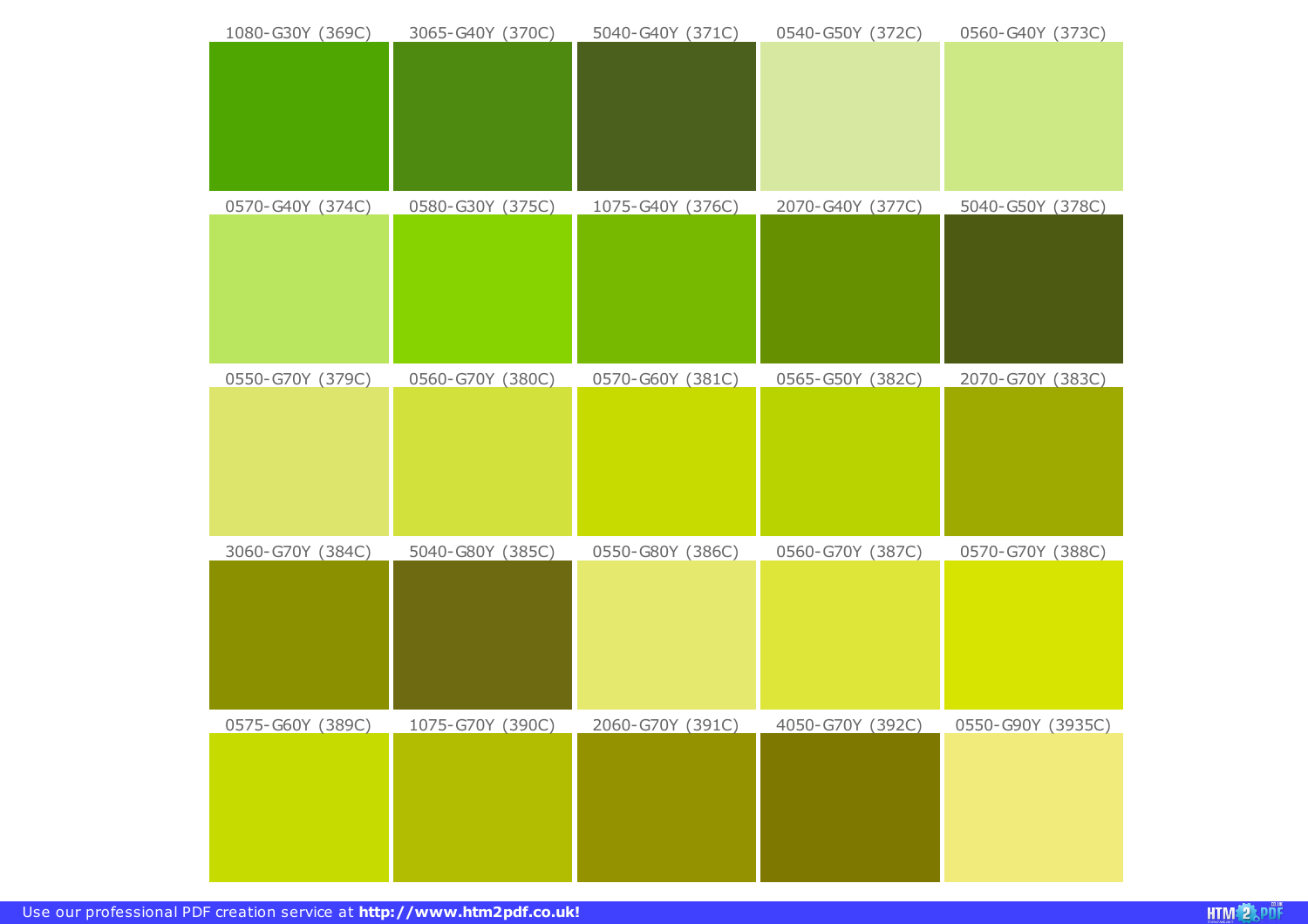| 0540-G80Y (393C)  | 0570-G80Y (3945C) | 0560-G80Y (394C)  | 0570-G80Y (3955C) | 0575-G70Y (395C)  |
|-------------------|-------------------|-------------------|-------------------|-------------------|
|                   |                   |                   |                   |                   |
|                   |                   |                   |                   |                   |
|                   |                   |                   |                   |                   |
|                   |                   |                   |                   |                   |
|                   |                   |                   |                   |                   |
| 0575-G90Y (3965C) | 0575-G70Y (396C)  | 2070-G90Y (3975C) | 1070-G80Y (397C)  | 3060-G80Y (3985C) |
|                   |                   |                   |                   |                   |
|                   |                   |                   |                   |                   |
|                   |                   |                   |                   |                   |
|                   |                   |                   |                   |                   |
|                   |                   |                   |                   |                   |
|                   |                   |                   |                   |                   |
| 2070-G80Y (398C)  | 5040-G80Y (3995C) | 3060-G80Y (399C)  | 2005-Y50R (400C)  | 2005-Y50R (401C)  |
|                   |                   |                   |                   |                   |
|                   |                   |                   |                   |                   |
|                   |                   |                   |                   |                   |
|                   |                   |                   |                   |                   |
|                   |                   |                   |                   |                   |
| 4005-Y50R (402C)  | 4055-Y50R (403C)  | 6005-Y20R (404C)  | 7005-Y20R (405C)  | 2005-Y50R (406C)  |
|                   |                   |                   |                   |                   |
|                   |                   |                   |                   |                   |
|                   |                   |                   |                   |                   |
|                   |                   |                   |                   |                   |
|                   |                   |                   |                   |                   |
| 3005-Y50R (408C)  | 5005-Y50R (409C)  | 5005-Y50R (410C)  | 7005-Y50R (411C)  | 8005-Y80R (412C)  |
|                   |                   |                   |                   |                   |
|                   |                   |                   |                   |                   |
|                   |                   |                   |                   |                   |
|                   |                   |                   |                   |                   |
|                   |                   |                   |                   |                   |
|                   |                   |                   |                   |                   |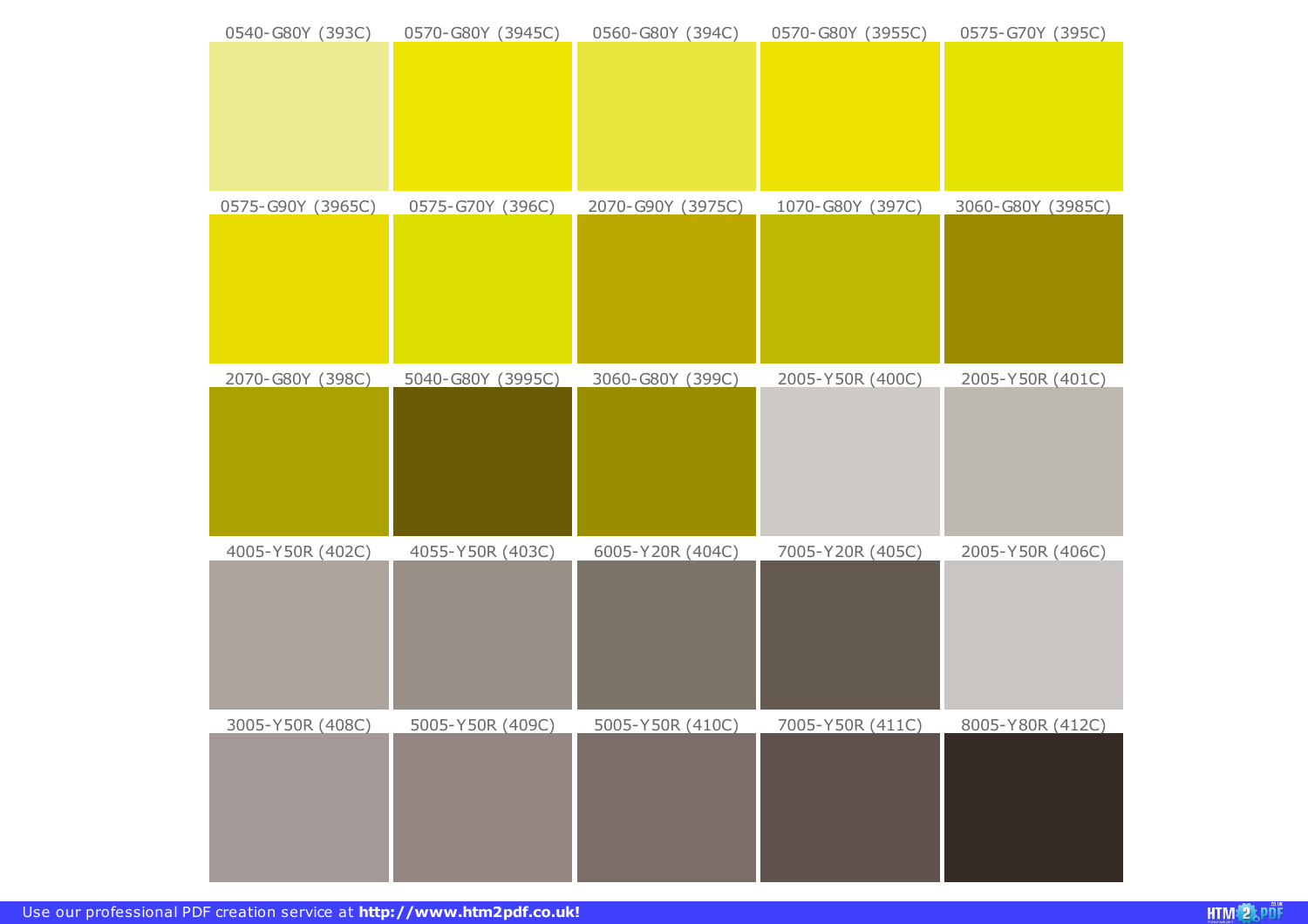| 2005-Y20R (413C) | 2502-Y (414C)    | 3502-Y (415C)    | 5005-G80Y (416C) | 6005-G80Y (417C) |
|------------------|------------------|------------------|------------------|------------------|
| 7005-G80Y (418C) | 8502-Y (419C)    | 1502-Y (420C)    | 2502-Y (421C)    | 3502-Y (422C)    |
| 4500-N (423C)    | 5500-N (424C)    | 7000-N (425C)    | 8500-N (426C)    | 1502-Y (427C)    |
| 2000-N (428C)    | 2502-B (429C)    | 3502-B (430C)    | 5502-B (431C)    | 7502-B (432C)    |
| 8502-B (433C)    | 1005-R20B (434C) | 2005-R20B (435C) | 3010-R10B (436C) | 4010-R10B (437C) |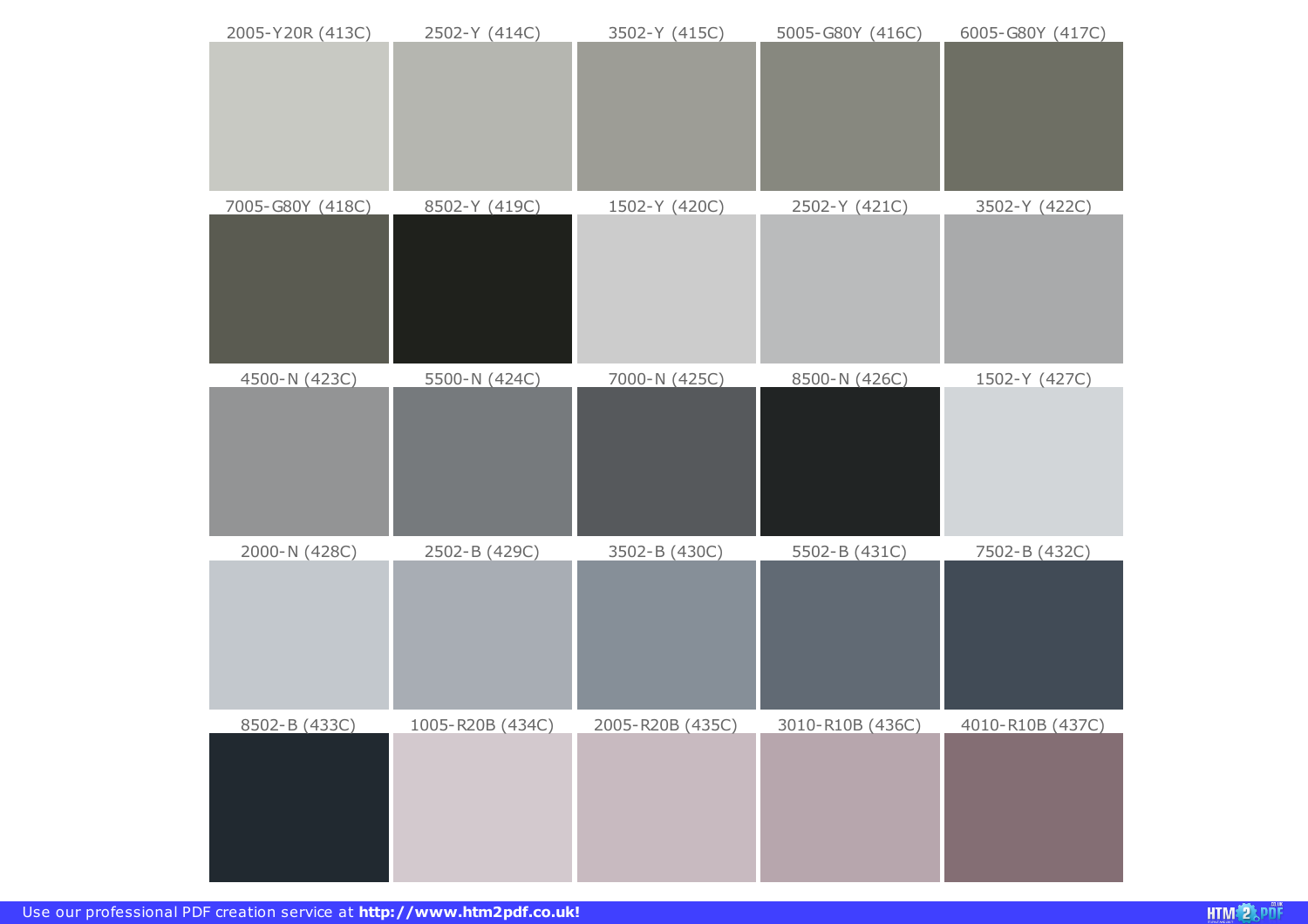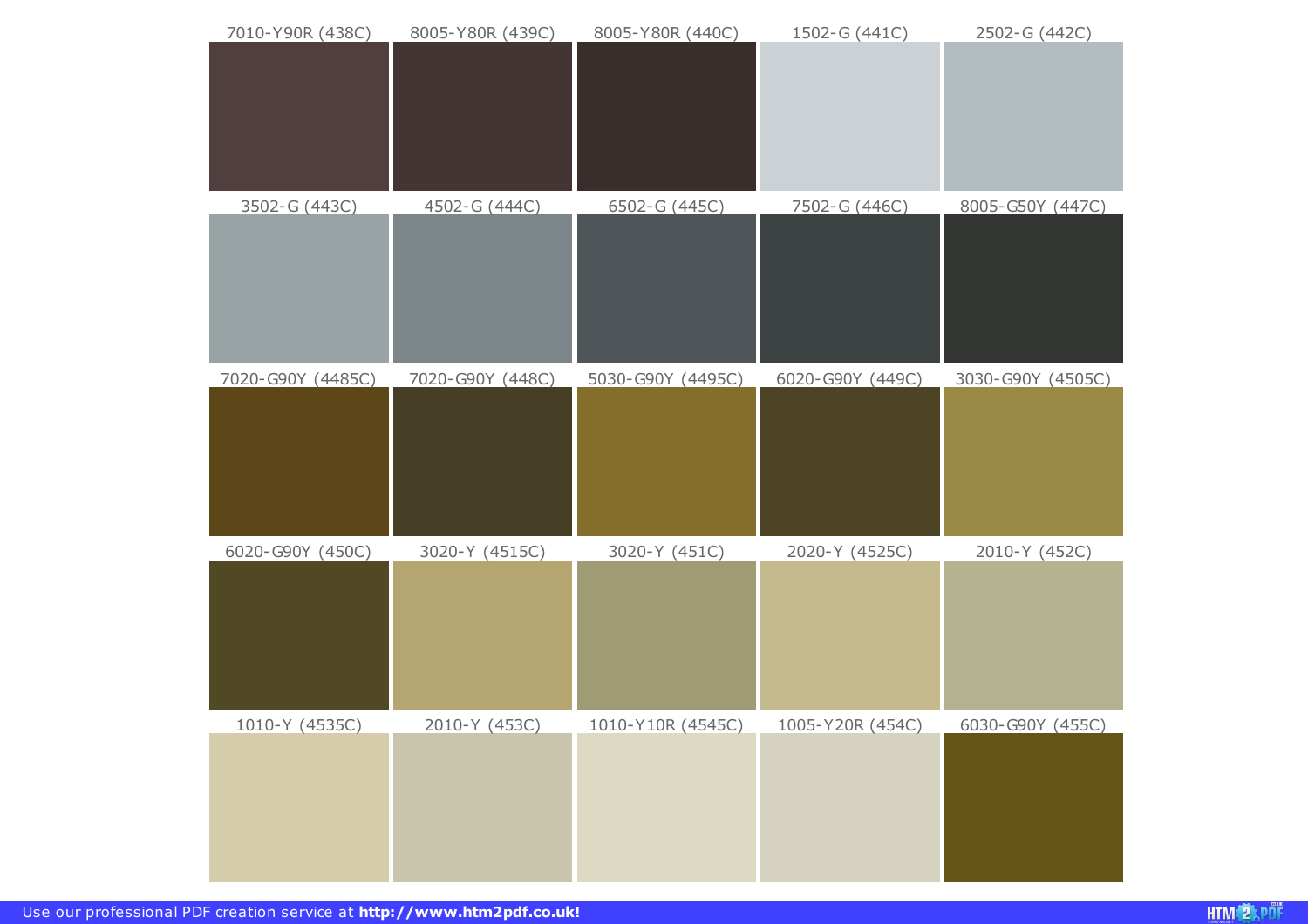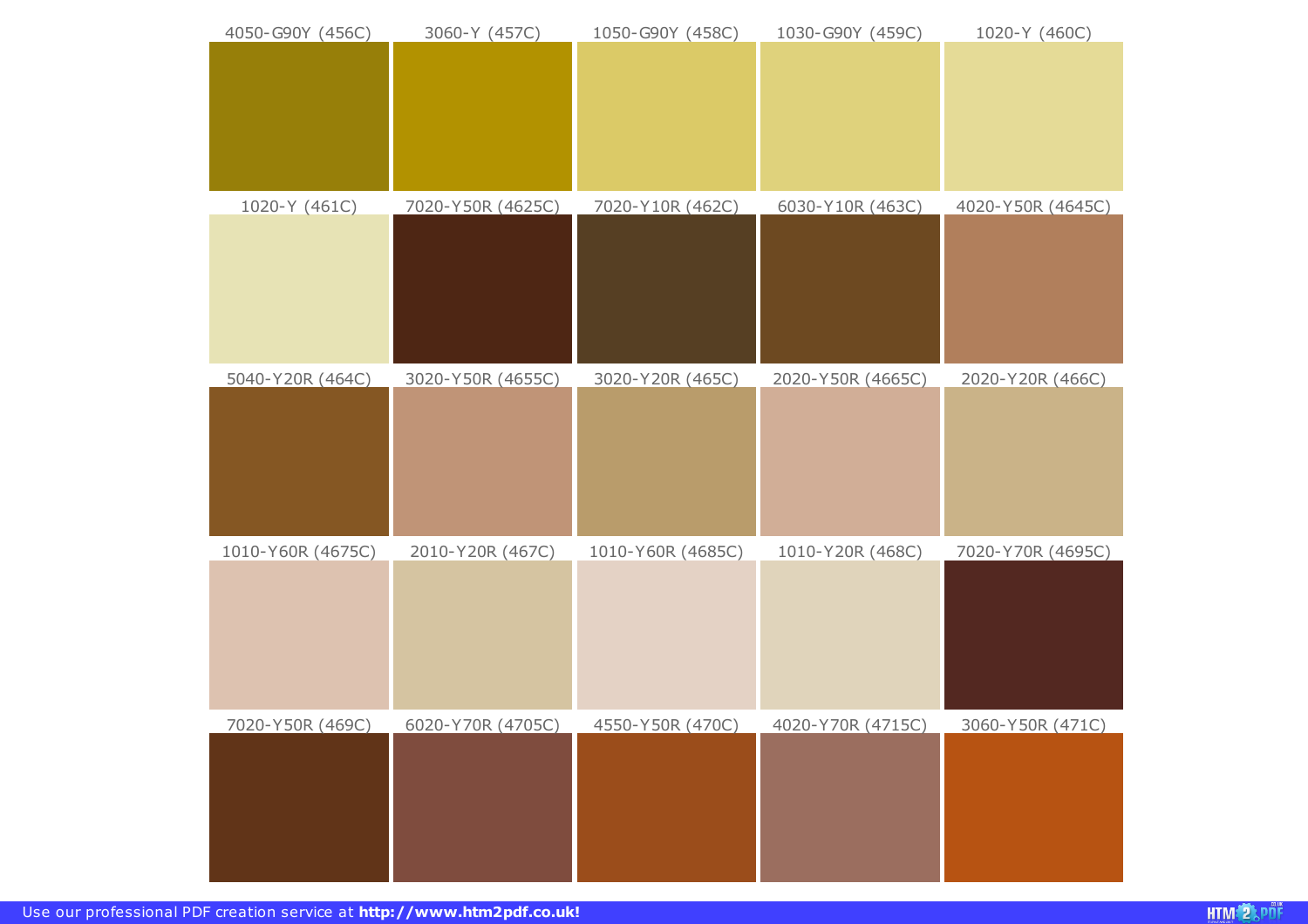| 3010-Y70R (4725C) | 2030-Y50R (472C)  | 2010-Y70R (4735C) | 1030-Y50R (473C) | 2010-Y70R (4745C) |
|-------------------|-------------------|-------------------|------------------|-------------------|
|                   |                   |                   |                  |                   |
| 1020-Y50R (474C)  | 1010-Y70R (4755C) | 1010-Y50R (475C)  | 7020-Y50R (476C) | 7020-Y50R (477C)  |
| 6030-Y70R (478C)  | 3020-Y60R (479C)  | 2010-Y60R (480C)  | 1010-Y60R (481C) | 1005-Y50R (482C)  |
| 6030-Y70R (483C)  | 3060-Y80R (484C)  | 1080-Y80R (485C)  | 1040-Y80R (486C) | 1030-Y80R (487C)  |
| 1020-Y70R (488C)  | 1010-Y70R (489C)  | 7020-Y90R (490C)  | 5040-R (491C)    | 4040-R (492C)     |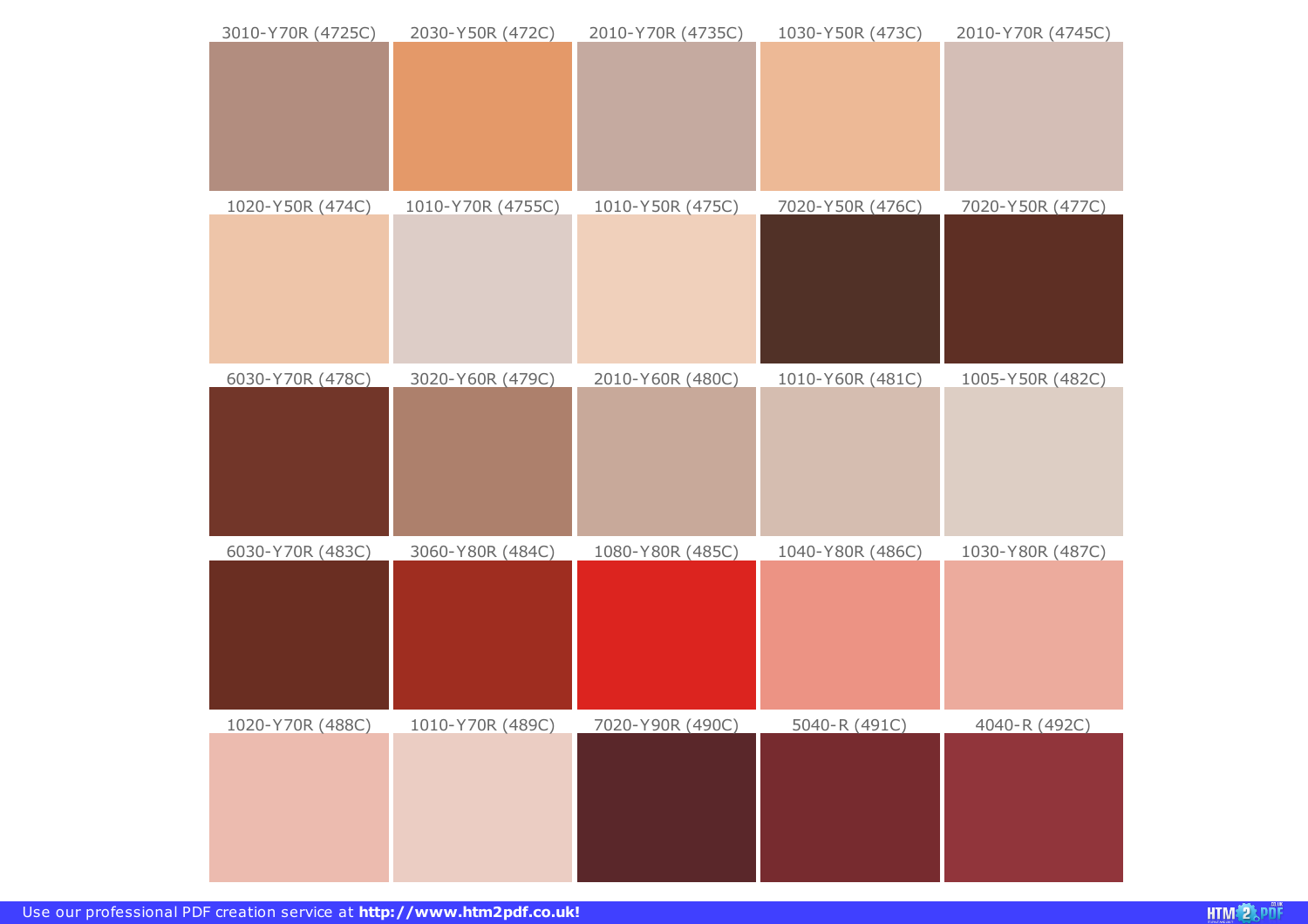| 1030-R10B (494C)        | 0530-R10B (495C)  | 0520-R10B (496C)  | 8010-Y90R (4975C) | 7020-Y90R (497C)         |
|-------------------------|-------------------|-------------------|-------------------|--------------------------|
|                         |                   |                   |                   |                          |
| 5030-R10B (4985C)       | 6020-Y90R (498C)  | 4030-R10B (4995C) | 5030-Y90R (499C)  | 3020-R10B (5005C)        |
|                         |                   |                   |                   |                          |
| 2030-R10B (500C)        | 2020-R10B (5015C) | 1020-R10B (501C)  | 2020-R (5025C)    | 0520-R10B (502C)         |
|                         |                   |                   |                   |                          |
| 1010-R (5035C)          | 0510-R10B (503C)  | 7020-R10B (504C)  | 6030-R10B (505C)  | 5040-R20B (506C)         |
|                         |                   |                   |                   |                          |
| <u>2040-R20B (507C)</u> | 1040-R30B (508C)  | 1030-R30B (509C)  | 1020-R30B (510C)  | <u>7020-R10B (5115C)</u> |
|                         |                   |                   |                   |                          |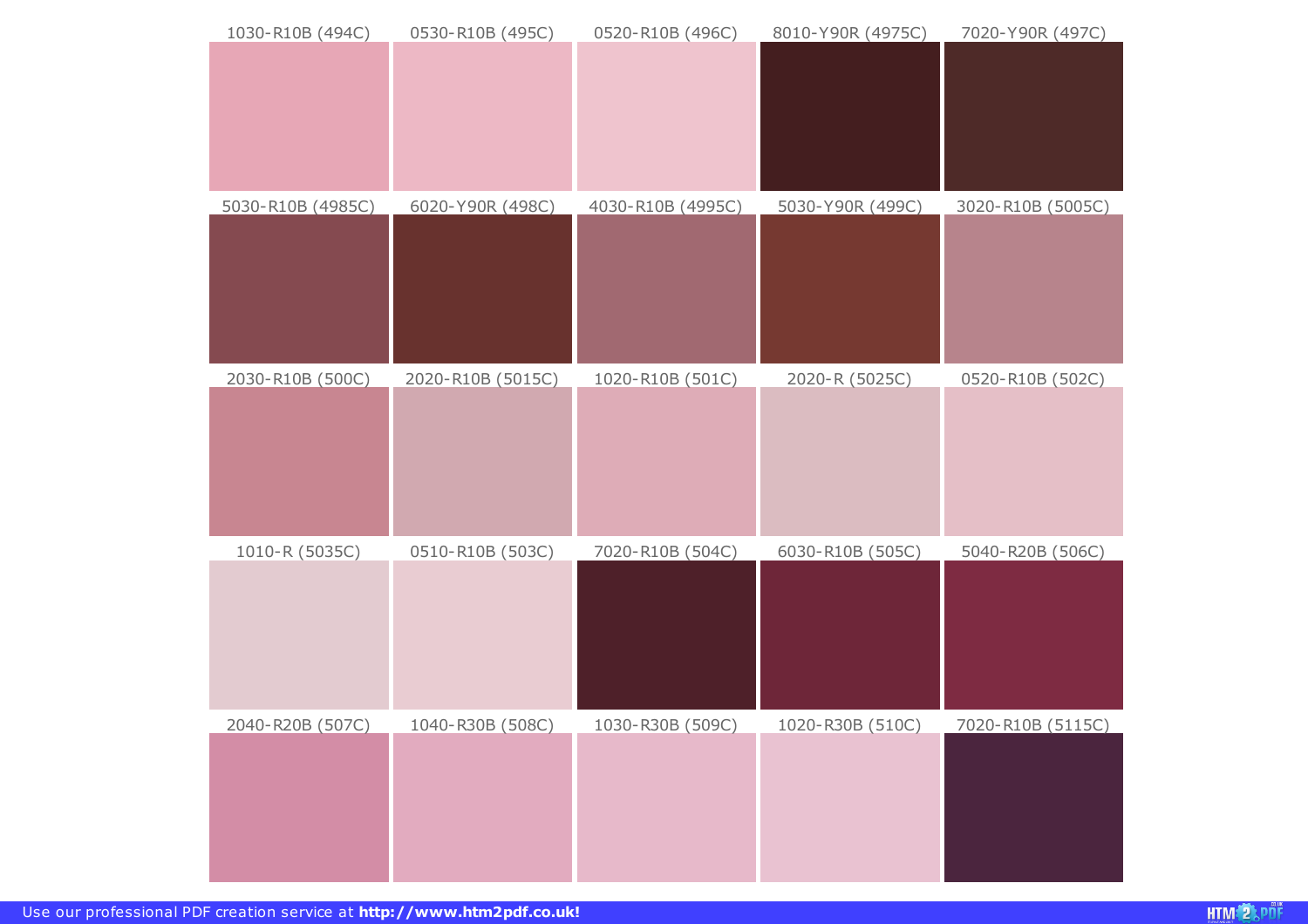| 6030-R30B (511C)        | 5030-R30B (5125C) | 4050-R40B (512C)        | 4030-R30B (5135C) | 2060-R40B (513C)  |
|-------------------------|-------------------|-------------------------|-------------------|-------------------|
| 3020-R30B (5145C)       | 1050-R40B (514C)  | 2020-R30B (5155C)       | 1040-R40B (515C)  | 2010-R30B (5165C) |
| 1030-R30B (516C)        | 1010-R10B (5175C) | 1020-R30B (517C)        | 8010-R10B (5185C) | 7020-R30B (518C)  |
| 7020-R30B (5195C)       | 5040-R40B (519C)  | 5020-R30B (5205C)       | 4050-R50B (520C)  | 3020-R30B (5215C) |
| <u>2040-R50B (521C)</u> | 3010-R30B (5225C) | <u>2030-R50B (522C)</u> | 2010-R10B (5235C) | 1020-R50B (523C)  |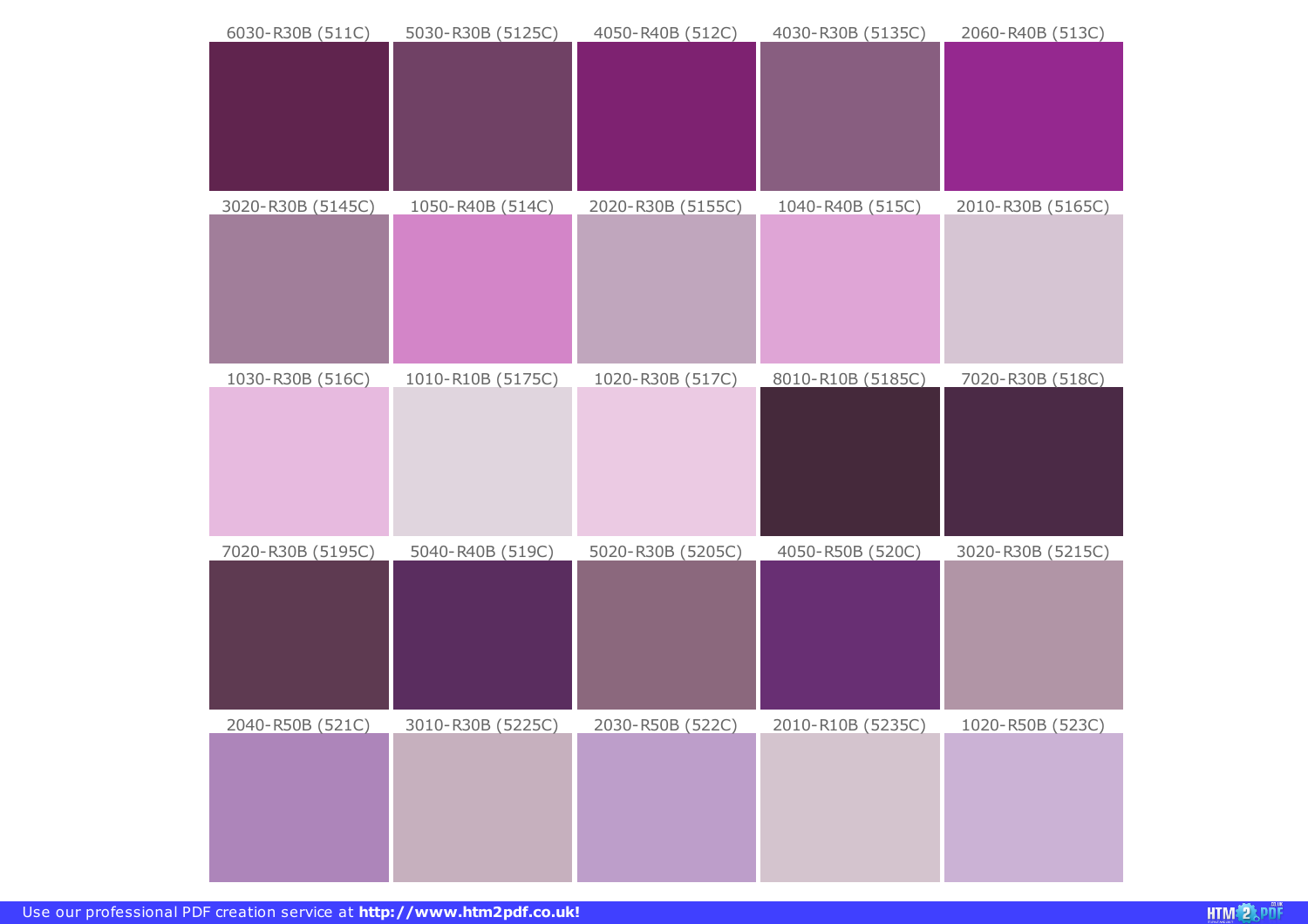| 1010-R10B (5245C) | 1010-R30B (524C)  | 7020-R50B (5255C) | 6030-R50B (525C)  | 6030-R60B (5265C) |
|-------------------|-------------------|-------------------|-------------------|-------------------|
|                   |                   |                   |                   |                   |
| 4050-R50B (526C)  | 5030-R70B (5275C) | 3555-R60B (527C)  | 4020-R70B (5285C) | 2050-R50B (528C)  |
| 3020-R50B (5295C) | 1040-R50B (529C)  | 2010-R50B (5305C) | 1030-R50B (530C)  | 1010-R50B (5315C) |
| 1020-R50B (531C)  | 8010-R70B (532C)  | 6020-R80B (533C)  | 5030-R70B (534C)  | 2020-R70B (535C)  |
| 2020-R70B (536C)  | 2010-R70B (537C)  | 1005-R80B (538C)  | 8010-R90B (5395C) | 7020-R90B (539C)  |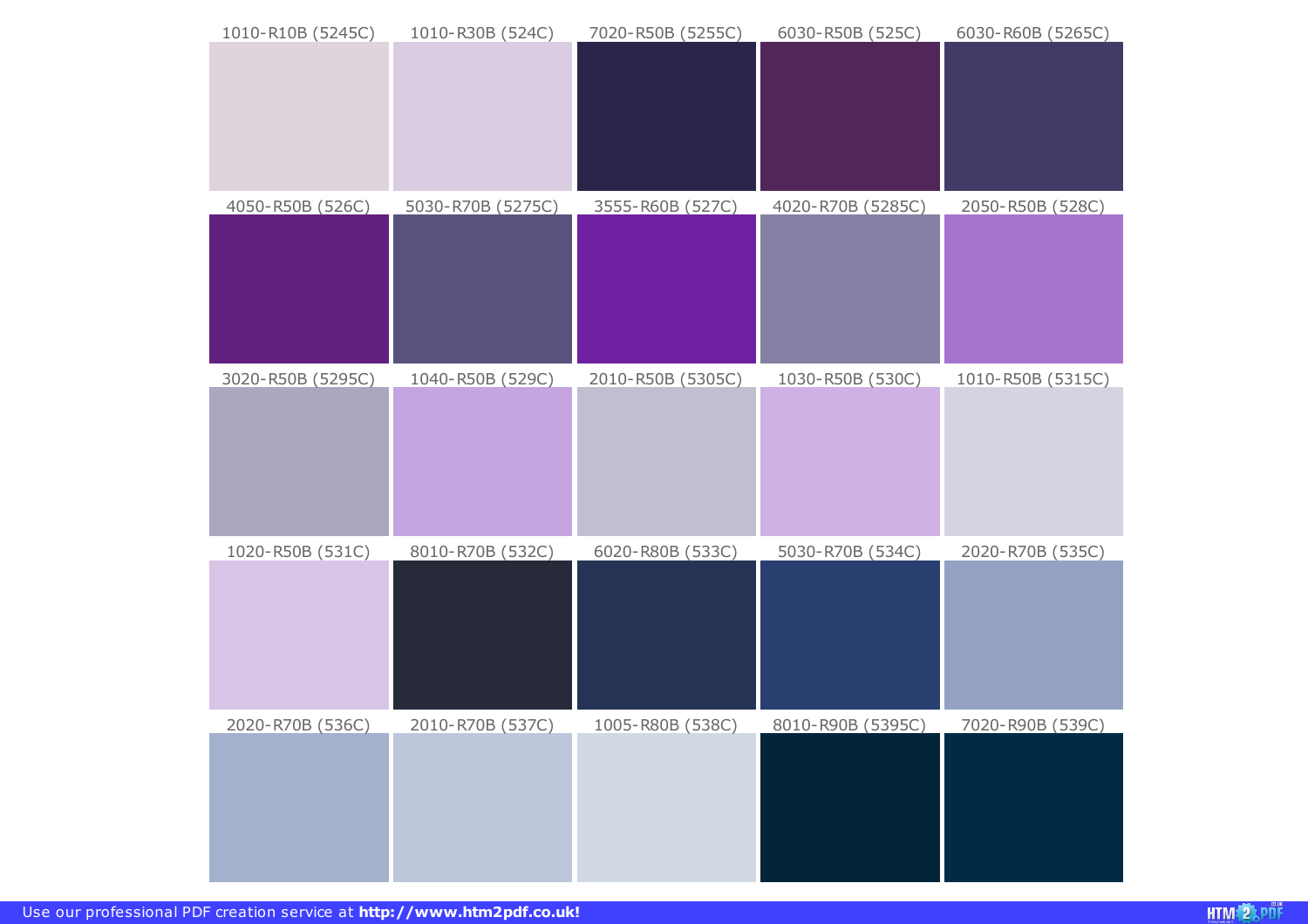| 6020-R90B (5405C) | 5540-R90B (540C)   | 5020-R90B (5415C) | 4050-R90B (541C)  | 3020-B (5425C)    |
|-------------------|--------------------|-------------------|-------------------|-------------------|
|                   |                    |                   |                   |                   |
|                   |                    |                   |                   |                   |
| 2050-R90B (542C)  | NCS 2010-B (5435C) | 1040-R90B (543C)  | 1010-B (5445C)    | 1030-R90B (544C)  |
| 1002-B (5455C)    | 1020-R90B (545C)   | 7020-B30G (5463C) | 8505-B80G (5467C) | 7020-B10G (546C)  |
| 5030-B30G (5473C) | 7010-B70G (5477C)  | 6030-B10G (547C)  | 4020-B30G (5483C) | 5010-B70G (5487C) |
| 6040-B10G (548C)  | 3020-B30G (5493C)  | 4010-B70G (5497C) | 3030-B10G (549C)  | 2020-B50G (5503C) |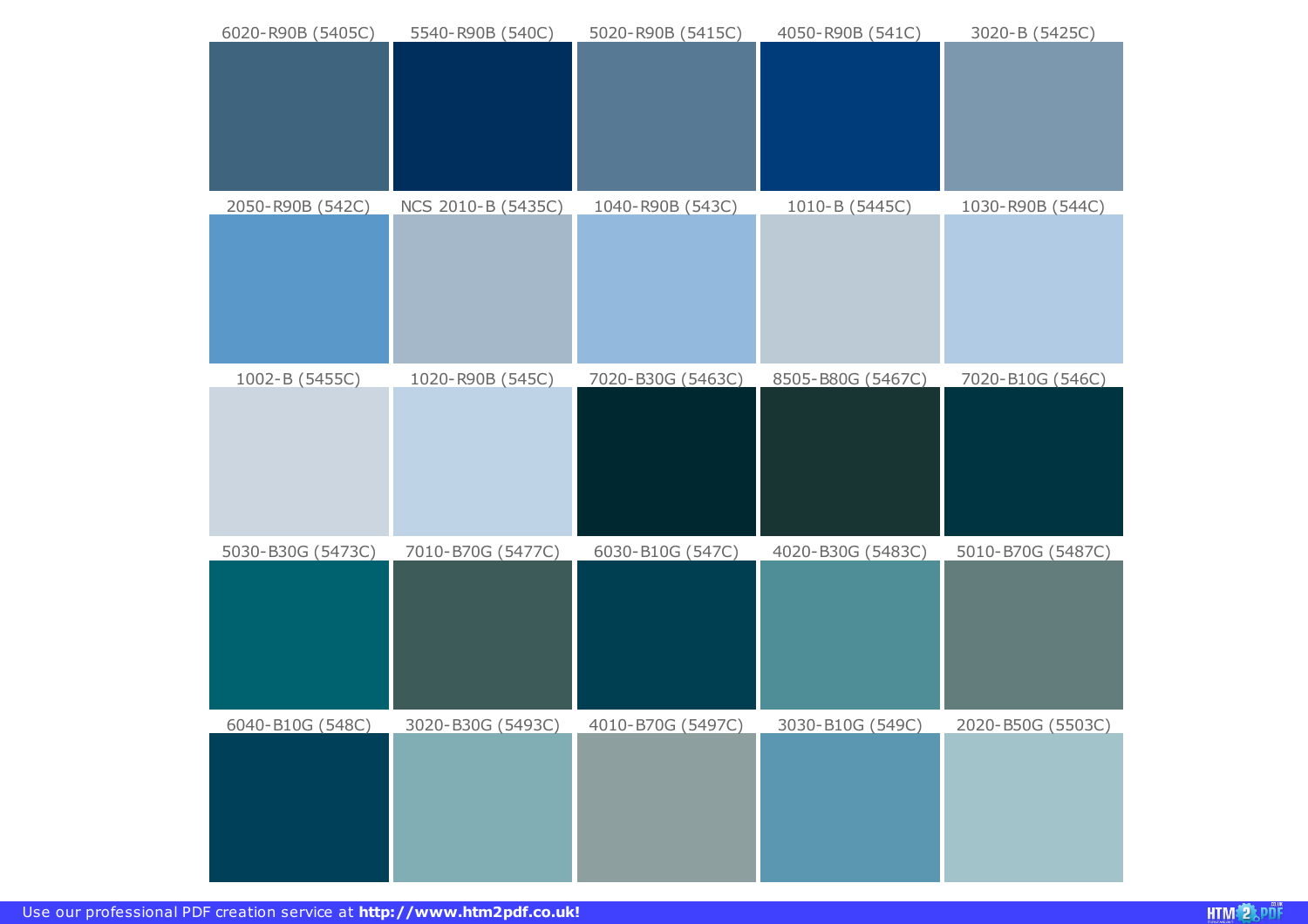| 3005-B80G (5507C) | 2030-B (550C)     | 1010-B70G (5513C) | 2005-B80G (5517C) | 2020-B10G (551C)  |
|-------------------|-------------------|-------------------|-------------------|-------------------|
|                   |                   |                   |                   |                   |
| 1005-B80G (5523C) | 1005-B80G (5527C) | 1010-B10G (552C)  | 8010-B90G (5535C) | 7020-G10Y (553C)  |
| 6020-B90G (5545C) | 6030-B90G (554C)  | 4020-B90G (5555C) | 5040-B90G (555C)  | 4010-B90G (5565C) |
| 3020-B90G (556C)  | 2010-G10Y (5575C) | 2020-B90G (557C)  | 2010-G10Y (5585C) | 2010-B90G (558C)  |
| 1005-G20Y (5595C) | 1010-B90G (559C)  | 8010-G10Y (5605C) | 7020-B90G (560C)  | 6010-G10Y (5615C) |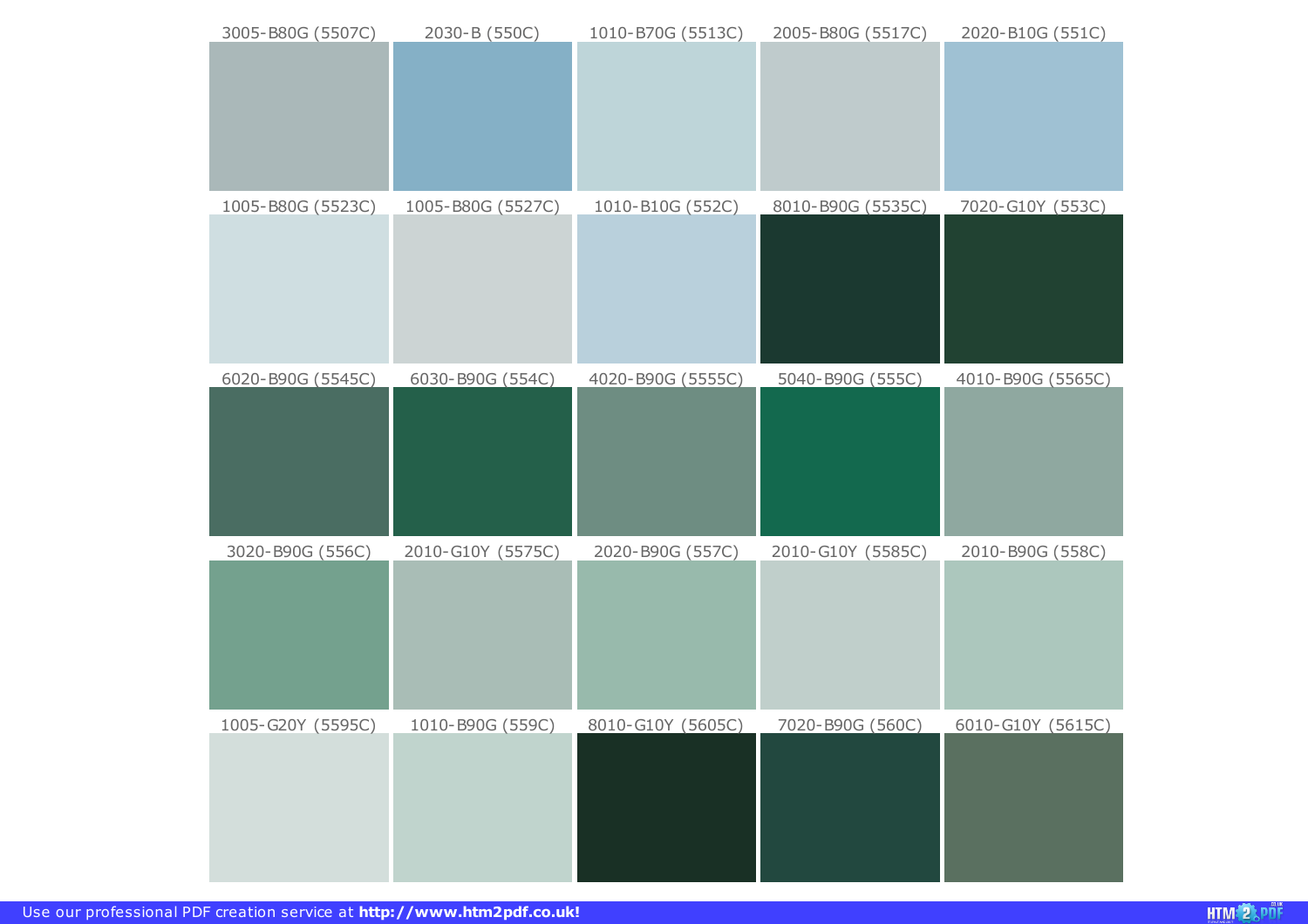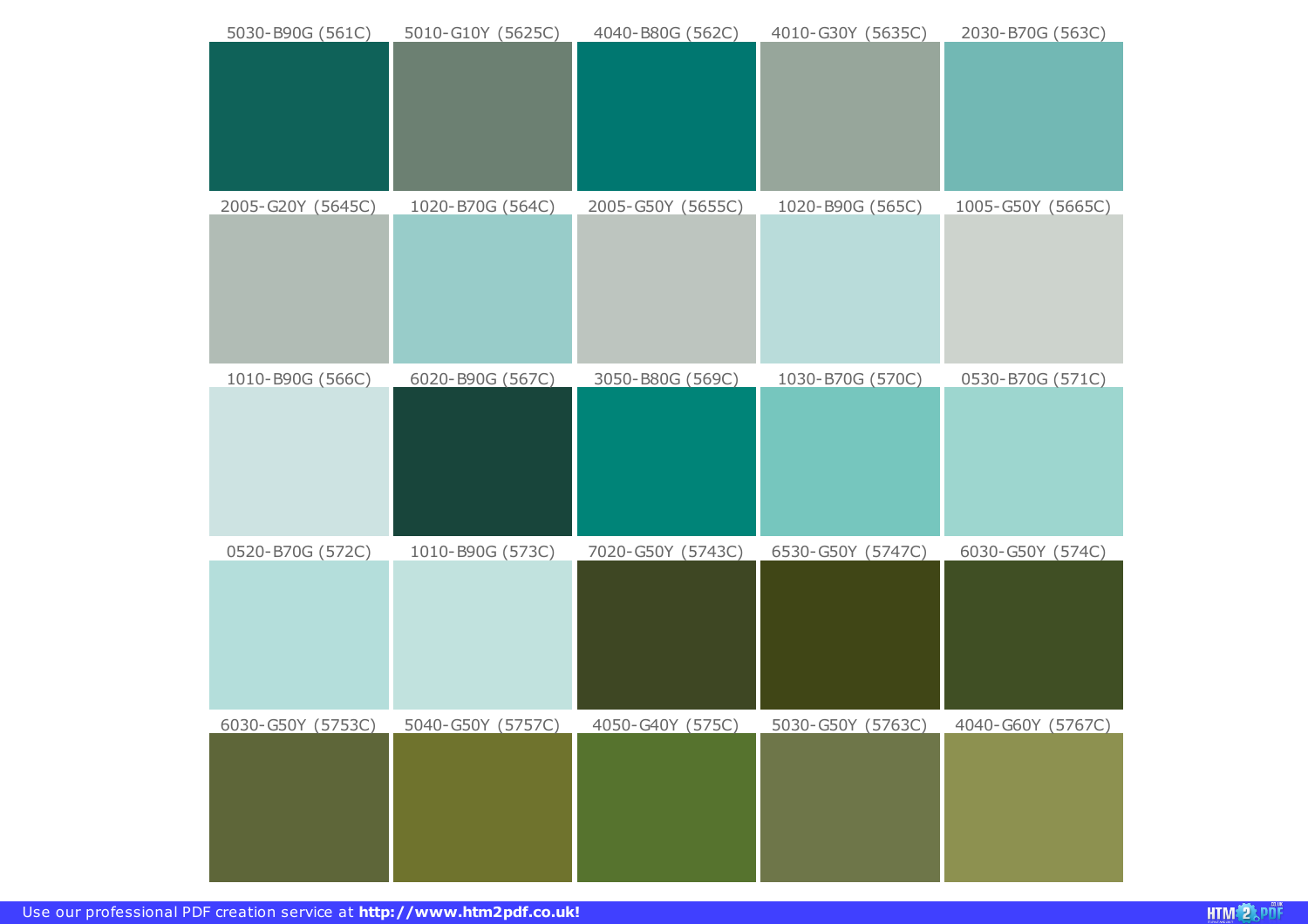| 3050-G30Y (576C)  | 4020-G50Y (5773C) | 3030-G70Y (5777C) | 1040-G40Y (577C)  | 3020-G70Y (5783C) |
|-------------------|-------------------|-------------------|-------------------|-------------------|
|                   |                   |                   |                   |                   |
| 2020-G70Y (5787C) | 1030-G30Y (578C)  | 2010-G70Y (5793C) | 1010-G70Y (5797C) | 1020-G50Y (579C)  |
| 1010-G90Y (5803C) | 1010-G90Y (5807C) | 1020-G50Y (580C)  | 7020-G70Y (5815C) | 5040-G70Y (581C)  |
| 5040-G70Y (5825C) | 3060-G70Y (582C)  | 3030-G70Y (5835C) | 2070-G60Y (583C)  | 3020-G90Y (5845C) |
| 1050-G70Y (584C)  | 2020-G90Y (5855C) | 1040-G70Y (585C)  | 2020-G90Y (5865C) | 1030-G70Y (586C)  |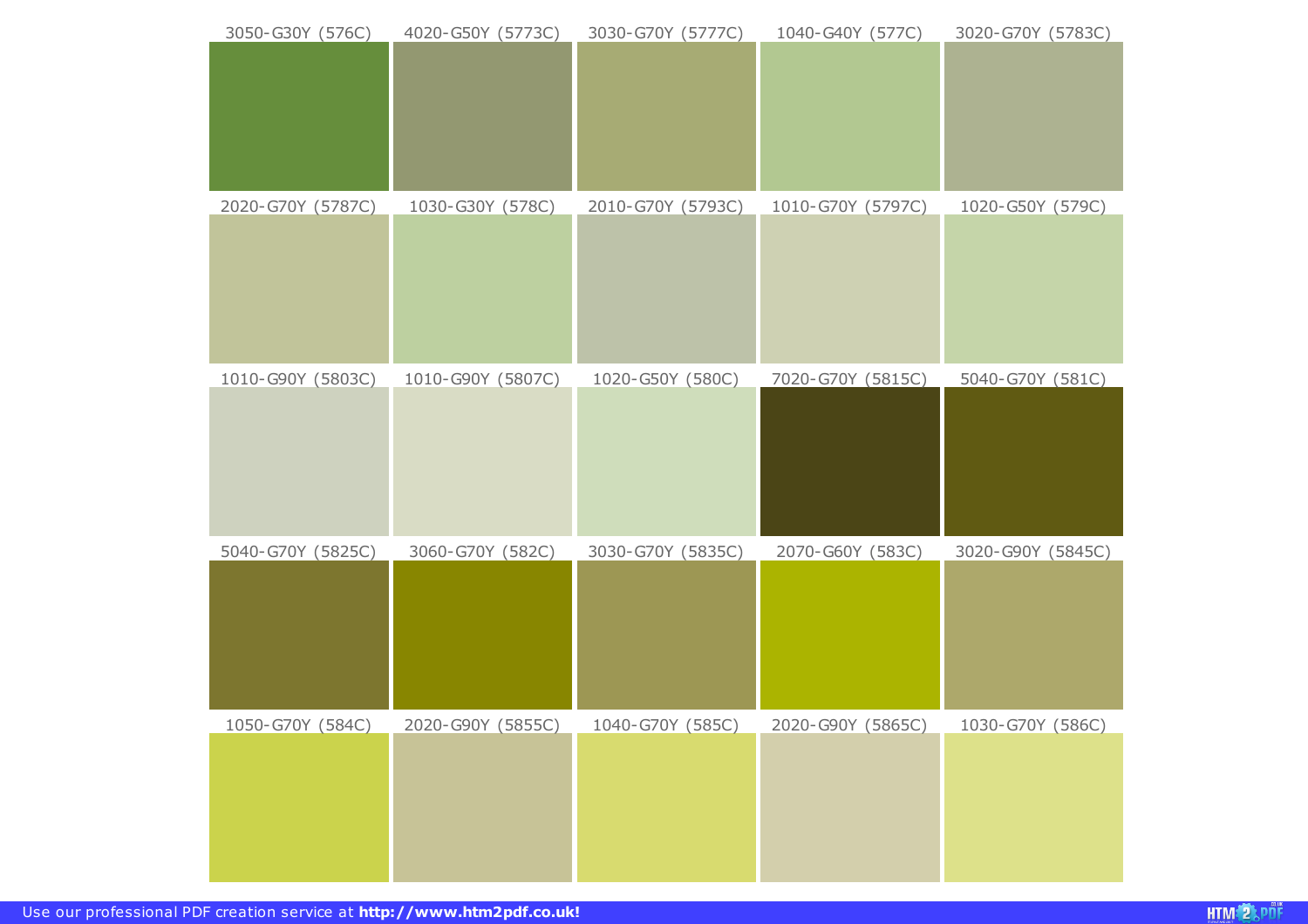| 1010-G90Y (5875C) | 1030-G70Y (587C) | 0510-G90Y (600C) | 0520-G90Y (601C) | 0530-G90Y (602C) |
|-------------------|------------------|------------------|------------------|------------------|
|                   |                  |                  |                  |                  |
|                   |                  |                  |                  |                  |
|                   |                  |                  |                  |                  |
| 0550-G90Y (603C)  | 0570-G90Y (604C) | 1070-G90Y (605C) | 1075-G90Y (606C) | 0510-G90Y (607C) |
|                   |                  |                  |                  |                  |
|                   |                  |                  |                  |                  |
|                   |                  |                  |                  |                  |
| 0510-G90Y (608C)  | 1020-G90Y (609C) | 1040-G80Y (610C) | 1060-G80Y (611C) | 2070-G80Y (612C) |
|                   |                  |                  |                  |                  |
|                   |                  |                  |                  |                  |
|                   |                  |                  |                  |                  |
| 2070-G90Y (613C)  | 1010-G90Y (614C) | 1010-G90Y (615C) | 1010-G90Y (616C) | 2030-G90Y (617C) |
|                   |                  |                  |                  |                  |
|                   |                  |                  |                  |                  |
|                   |                  |                  |                  |                  |
| 3040-G80Y (618C)  | 4050-G80Y (619C) | 4050-G80Y (620C) | 1010-G10Y (621C) | 2010-G10Y (622C) |
|                   |                  |                  |                  |                  |
|                   |                  |                  |                  |                  |
|                   |                  |                  |                  |                  |
|                   |                  |                  |                  |                  |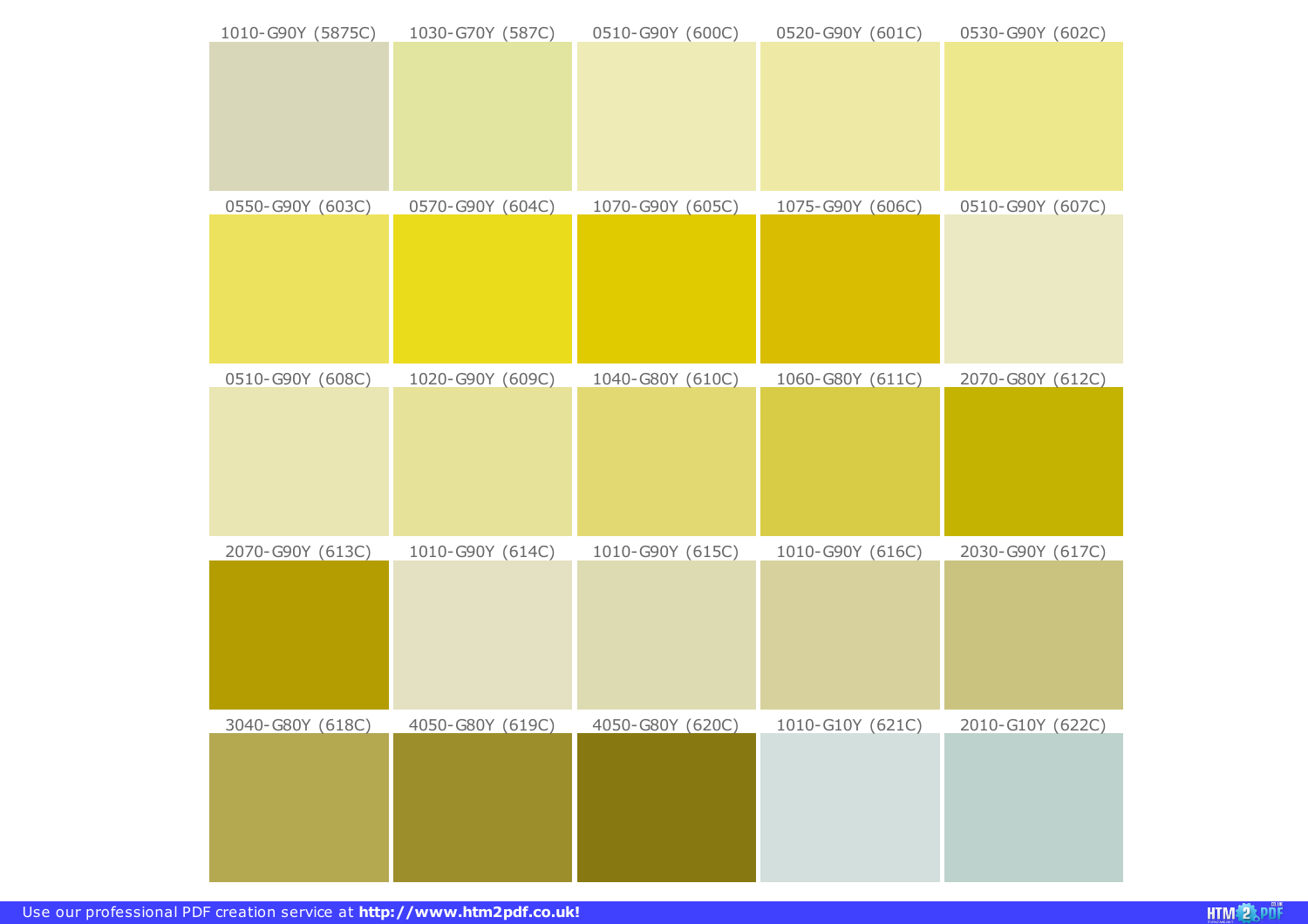| 3010-G10Y (623C) | 4020-G10Y (624C) | 5020-G10Y (625C) | 7020-B90G (626C) | 8010-G10Y (627C) |
|------------------|------------------|------------------|------------------|------------------|
|                  |                  |                  |                  |                  |
|                  |                  |                  |                  |                  |
|                  |                  |                  |                  |                  |
|                  |                  |                  |                  |                  |
|                  |                  |                  |                  |                  |
| 0510-B30G (628C) | 1020-B30G (629C) | 1040-B20G (630C) | 2040-B20G (631C) | 2050-B20G (632C) |
|                  |                  |                  |                  |                  |
|                  |                  |                  |                  |                  |
|                  |                  |                  |                  |                  |
|                  |                  |                  |                  |                  |
|                  |                  |                  |                  |                  |
| 3060-B10G (633C) | 5045-B10G (634C) | 0520-B30G (635C) | 0530-B10G (636C) | 1040-B10G (637C) |
|                  |                  |                  |                  |                  |
|                  |                  |                  |                  |                  |
|                  |                  |                  |                  |                  |
|                  |                  |                  |                  |                  |
| 1050-B10G (638C) | 1565-B (639C)    | 2065-B (640C)    | 2065B (641C)     | 1010-R90B (642C) |
|                  |                  |                  |                  |                  |
|                  |                  |                  |                  |                  |
|                  |                  |                  |                  |                  |
|                  |                  |                  |                  |                  |
|                  |                  |                  |                  |                  |
| 2010-R90B (643C) | 3020-R90B (644C) | 3030-R90B (645C) | 4030-R90B (646C) | 5540-R90B (647C) |
|                  |                  |                  |                  |                  |
|                  |                  |                  |                  |                  |
|                  |                  |                  |                  |                  |
|                  |                  |                  |                  |                  |
|                  |                  |                  |                  |                  |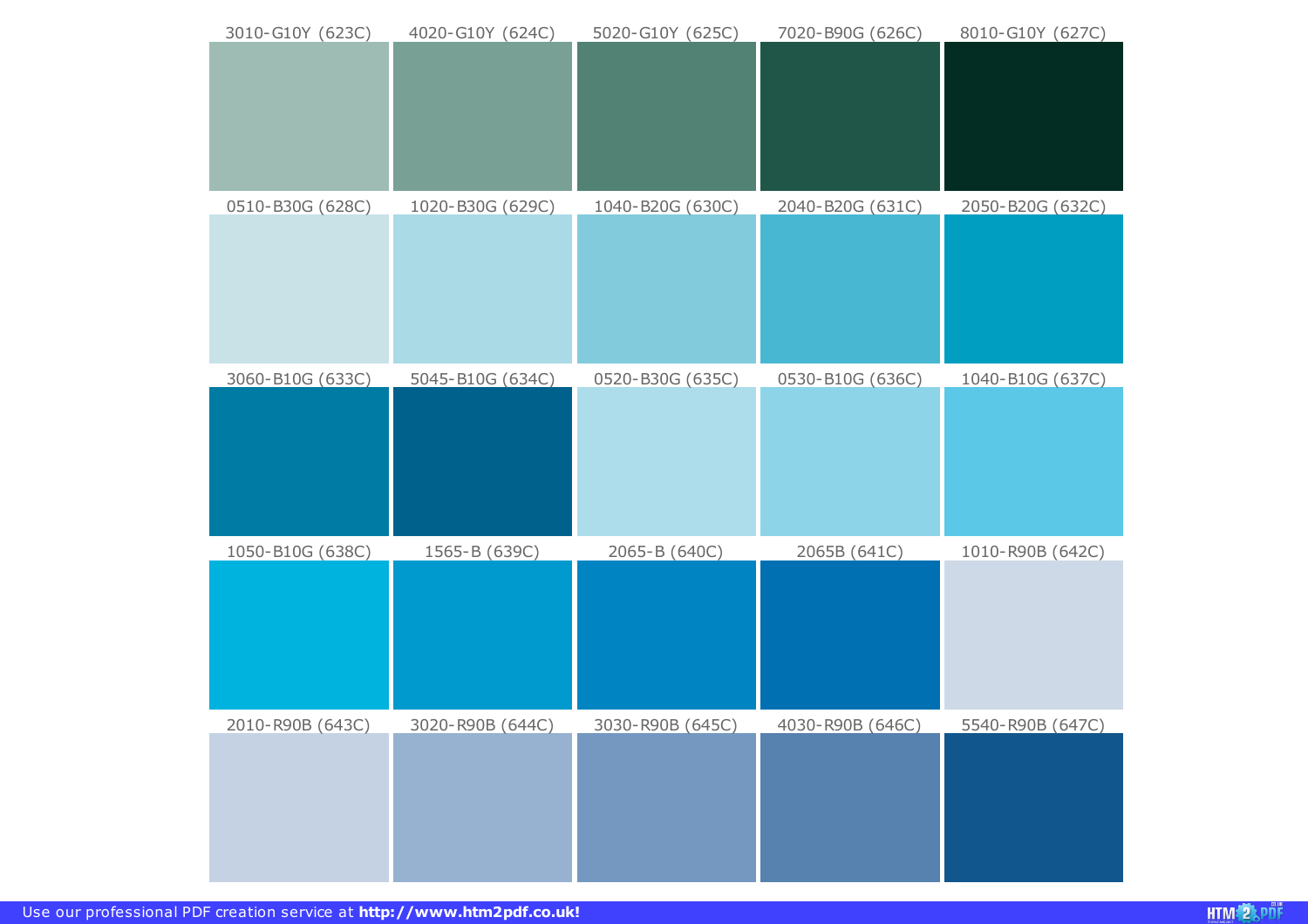| 6030-R80B (648C) | 2005-R80B (649C) | 2010-R80B (650C) | 3020-R80B (651C) | 4030-R90B (652C) |
|------------------|------------------|------------------|------------------|------------------|
|                  |                  |                  |                  |                  |
| 5540-R90B (653C) | 6030-R80B (654C) | 7020-R70B (655C) | 1010-R80B (656C) | 1030-R80B (657C) |
| 2040-R80B (658C) | 2050-R80B (659C) | 2565-R80B (660C) | 3560-R80B (661C) | 4055-R70B (662C) |
| 1010-R50B (663C) | 2010-R50B (664C) | 2010-R50B (665C) | 3020-R50B (666C) | 5020-R50B (667C) |
| 5030-R50B (668C) | 6030-R50B (669C) | 0510-R30B (670C) | 1020-R30B (671C) | 1030-R30B (672C) |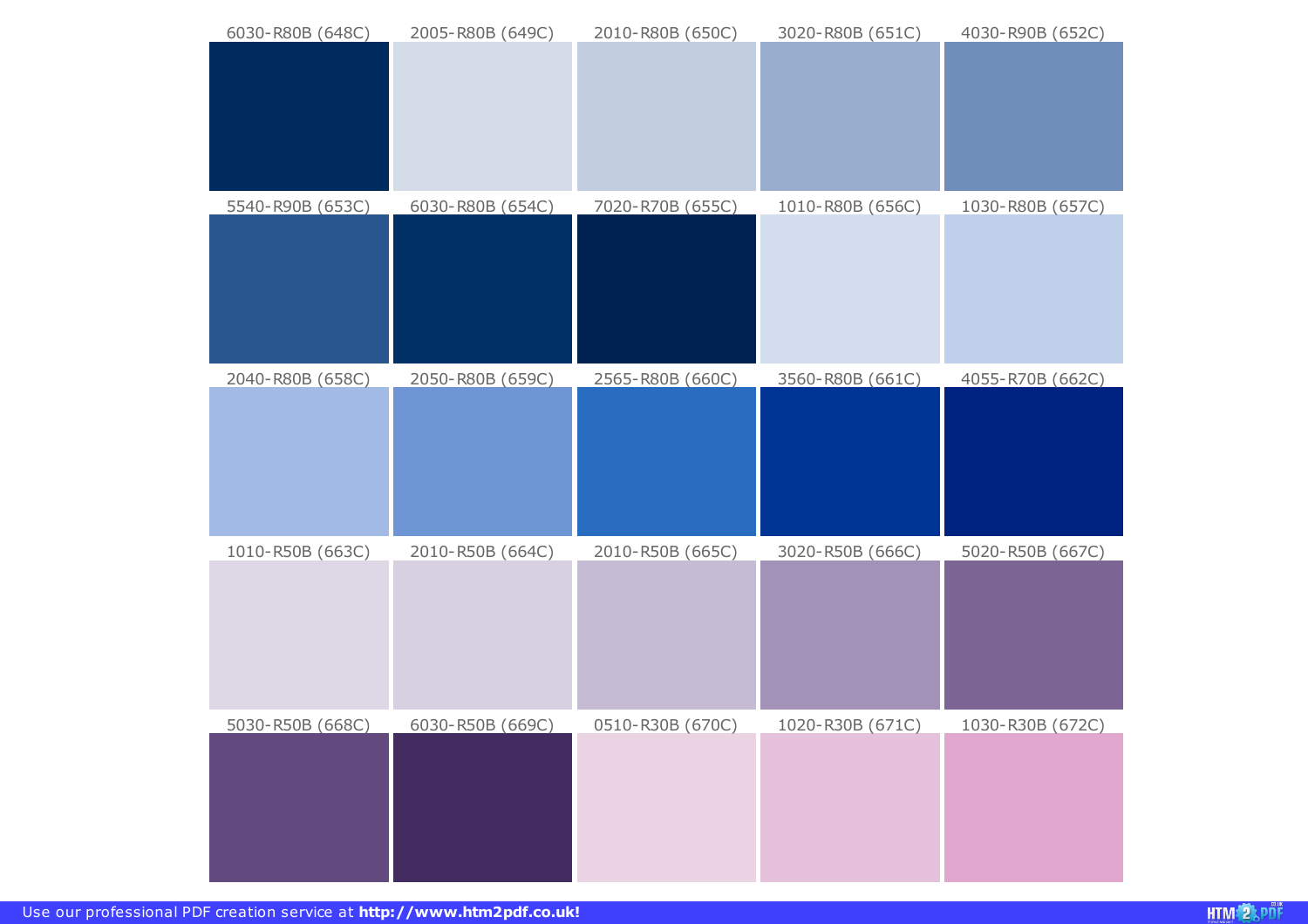| 1050-R30B (673C) | 1060-R30B (674C)        | 2060-R30B (675C) | 2065-R20B (676C)        | 1010-R30B (677C)        |
|------------------|-------------------------|------------------|-------------------------|-------------------------|
|                  |                         |                  |                         |                         |
| 1020-R30B (678C) | 1020-R30B (679C)        | 2030R30B (680C)  | 3040-R30B (681C)        | 4050-R30B (682C)        |
| 4050-R20B (683C) | 1020-R10B (684C)        | 1020-R30B (685C) | 1030-R30B (686C)        | 2030-R30B (687C)        |
| 3040-R30B (688C) | 4040-R30B (689C)        | 5040-R20B (690C) | 1010-R (691C)           | 1020-R10B (692C)        |
| 2020-R10B (693C) | <u>2030-R10B (694C)</u> | 3040-R10B (695C) | <u>4050-R10B (696C)</u> | <u>5040-R10B (697C)</u> |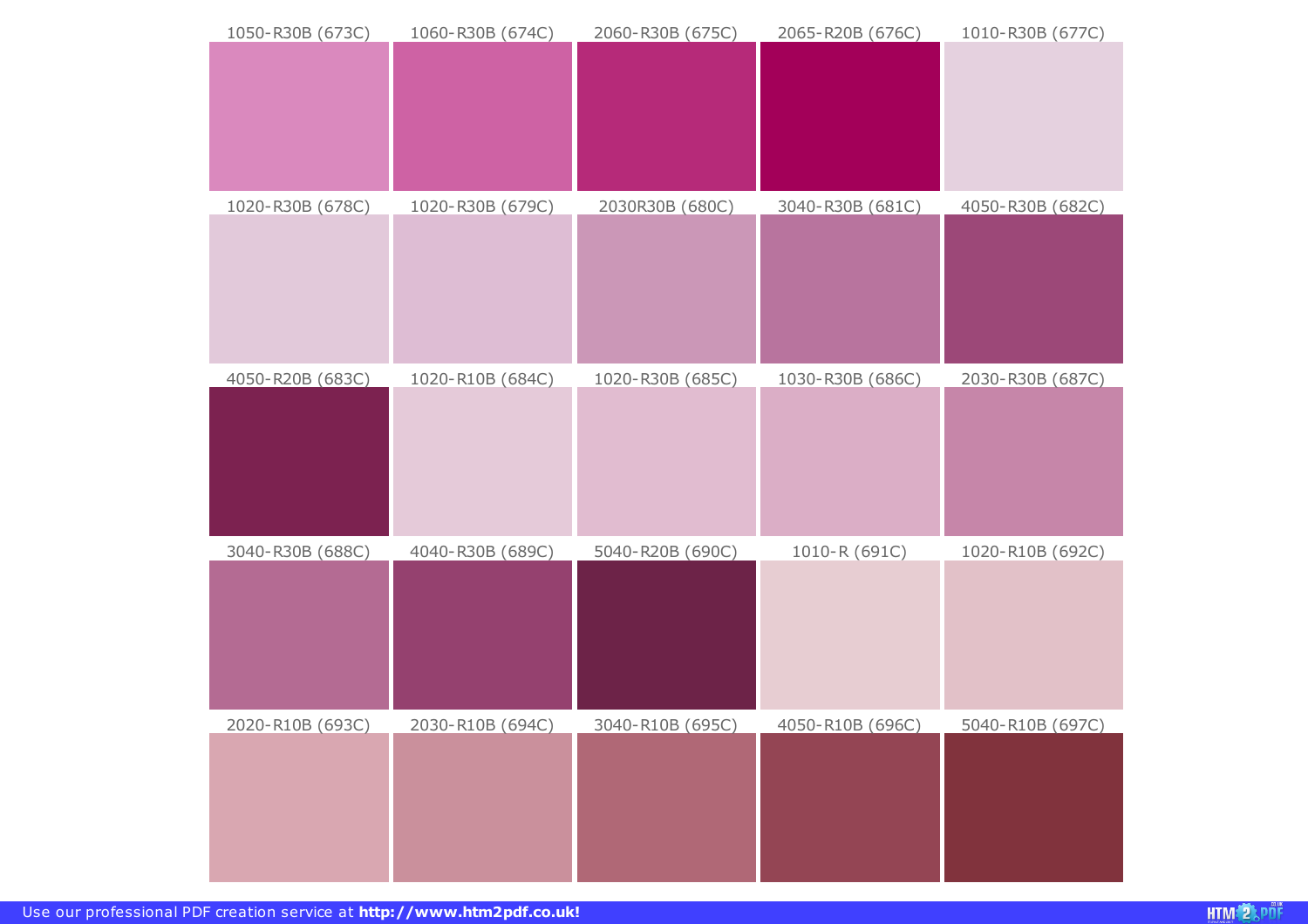| 0520-R10B (698C) | 1030-R10B (699C) | 1040-R10B (700C) | 1050-R10B (701C) | 2060-R10B (702C) |
|------------------|------------------|------------------|------------------|------------------|
|                  |                  |                  |                  |                  |
|                  |                  |                  |                  |                  |
|                  |                  |                  |                  |                  |
| 2070-R (703C)    | 2570-R (704C)    | 0510-R (705C)    | 0520-R (706C)    | 0540-R10B (707C) |
|                  |                  |                  |                  |                  |
|                  |                  |                  |                  |                  |
|                  |                  |                  |                  |                  |
| 1050-R10B (708C) | 1070-R10B (709C) | 1080-Y90R (710C) | 1085-Y90R (711C) | 0520-Y40R (712C) |
|                  |                  |                  |                  |                  |
|                  |                  |                  |                  |                  |
|                  |                  |                  |                  |                  |
| 1020-Y40R (713C) | 0540-Y40R (714C) | 1050-Y40R (715C) | 1080-Y40R (716C) | 1080-Y50R (717C) |
|                  |                  |                  |                  |                  |
|                  |                  |                  |                  |                  |
|                  |                  |                  |                  |                  |
| 2070-Y50R (718C) | 1010-Y50R (719C) | 1020-Y40R (720C) | 2040-Y40R (721C) | 3040-Y40R (722C) |
|                  |                  |                  |                  |                  |
|                  |                  |                  |                  |                  |
|                  |                  |                  |                  |                  |
|                  |                  |                  |                  |                  |